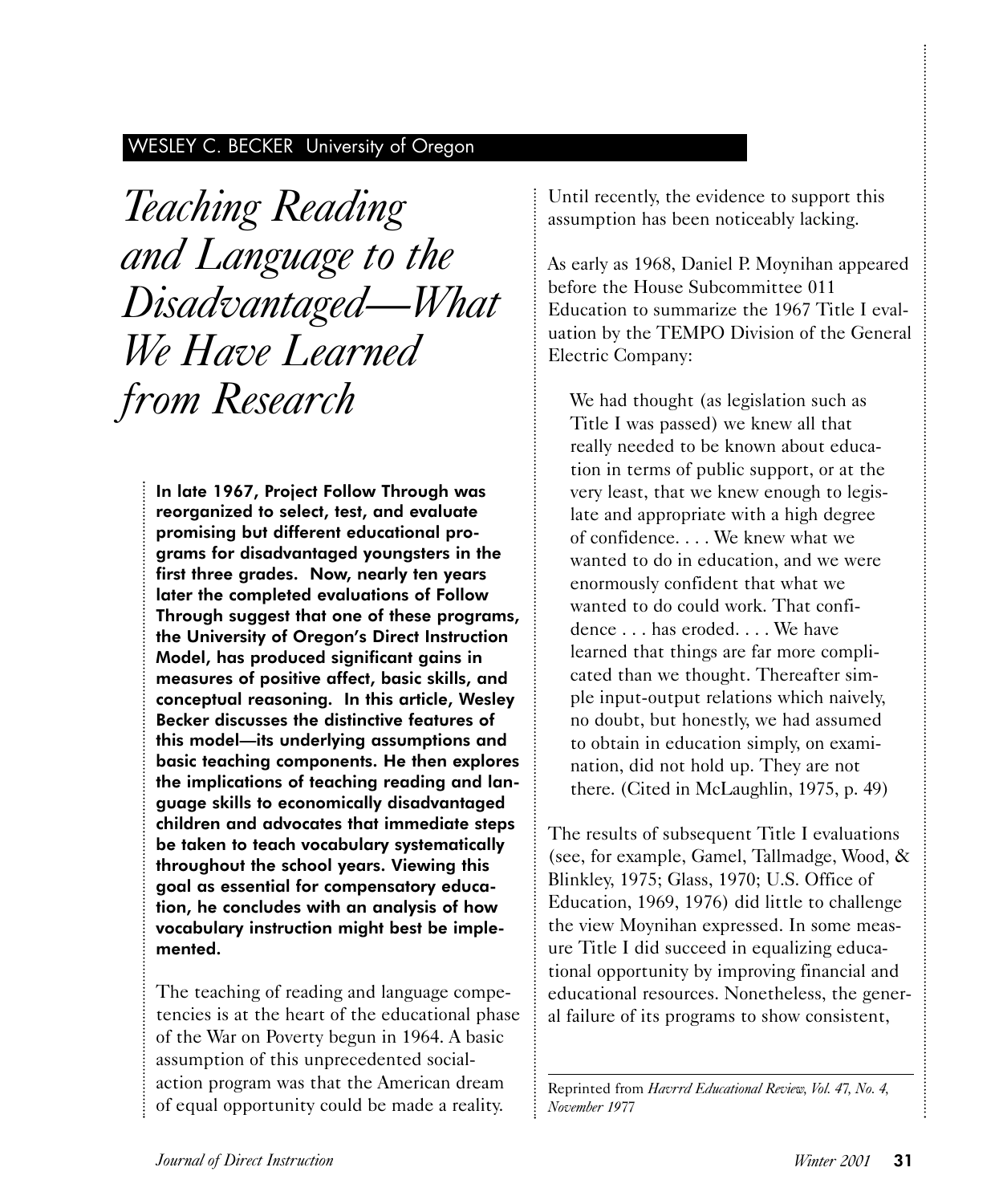replicable improvements in basic and cognitive skills left educational reformers in a quandary. To show any positive effects, projects had to be selectively chosen and then superficially examined the next year (Hawkridge, Chalupsky, & Roberts, 1968).

Field-based experiments can fail for many reasons, as some have suggested. Senator Robert Kennedy suspected, for example, that the early failures of Title I were due to the disinterest if not malfeasance of local school administrators (McLaughlin, 1975). Alice Rivlin thought it was due to the technical inexperience of local evaluators (McLaughlin, 1975). From our present perspective, several reasons can be suggested why such projects seem to fail: some programs are not well designed initially (Engelmann, 1975); the self-protective bureaucratic structure of school systems resists change (McLaughlin, 1975); the instruments used to measure outcomes reveal changes caused by maturation rather than school instruction (Becker & Engelmann, 1976); some control groups simply make use of children left over after the disadvantaged are placed in special programs and, in doing so, fail to randomly select and assign students (Haney, Note 1). The lesson is clear: when field programs fail, especially if program installation and operation are not monitored, we have only a heyday for speculation. We learn little of value about those details needed to design better schools.

By late 1967, the consistent failure of outcome research to find any positive program effects was already evident, leading members of the Office of Education to take a more analytic approach in designing Project Follow Through. Efforts were first made to initiate Follow Through as a program designed to extend Head Start into the elementary grades, but in the wake of a major funding cutback, from 120 million to 15 million dollars, Follow Through shifted its aim from service to research. With this shift in funds, Follow Through was deliberately organized to select, test, and evaluate promising, but different, educational programs for disadvantaged youngsters in the first three grades. This approach was later called a planned variation design. The individual programs were installed and monitored by their originators or sponsors. Communities electing to participate in Follow Through made choices among the different models and then worked with the developers to implement specific programs. Contractual arrangements were established to encourage community implementation, and independent evaluators were given contracts to monitor the programs and evaluate the outcomes (Rivlin & Timpane, 1975). In 1968 John Hughes, then director of the Division of Compensatory Education, felt this decision marked a significant departure from earlier practices:

The decision to use the very limited funds available for Follow Through . . . to initiate a program which will permit examination in depth of the consequence of different program approaches holds promise of inaugurating what could be literally a new era in government support for educational and social ventures, *i.e.,* an era in which the knowledge and technical expertise of the educational specialist, the systems engineer, and the behavioral scientist are brought into harmony with the pluralistic value structure of our society. (Cited by Richard Elmore in Rivlin 8c Timpane,1975, p.23)

The first director of Follow Through, Robert Egbert (Note 2), later remarked:

"With such limited funds it seemed sensible to change Follow Through's primary purpose from 'service to children' to 'finding out what works'. . . . Follow Through now focused its attention on developing, examining and refining alternative approaches to the education and development of young disadvantaged children." (pp. 4-5)

............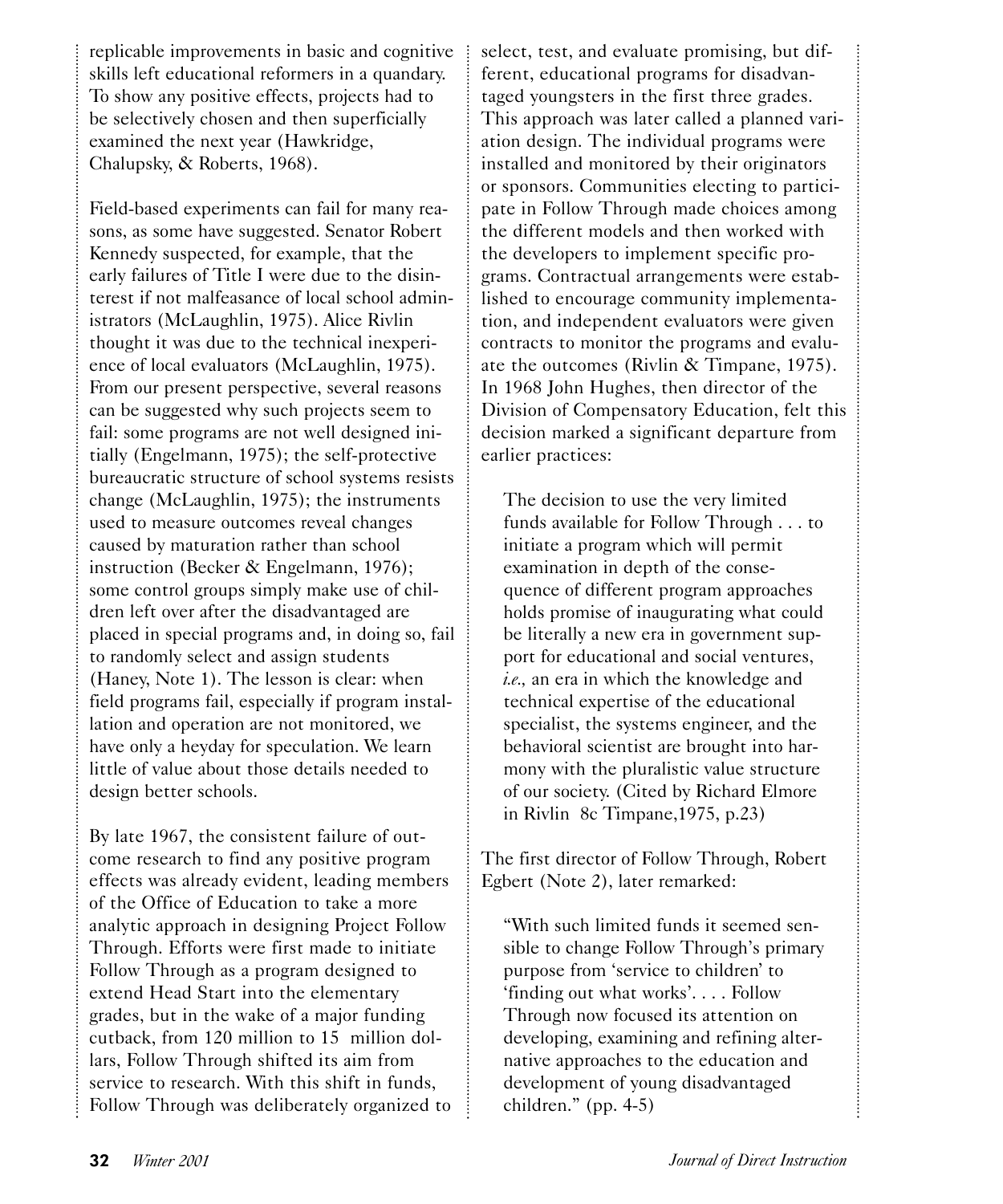Follow Through eventually came to involve 180 communities, 7,000 children a year, twenty-two sponsors, and an annual budget of fiftynine million dollars. Garry McDaniels (1975), who designed the final Follow Through evaluation plan, called the program the largest and most expensive social experiment ever launched. He described the sponsors in these words:

The sponsors represented a range of opinion, theory and rhetoric. Bank Street College of Education in New York City came with a long history of child development philosophy, theory, and practice. Siegfried Engelmann came with his learning theory and experience in highly engineered materials and teacher behaviors. Ira Gordon came with his commitments to parent training as the major vehicle for assisting children. Leonard Sealey brought "open education"; David Weikart brought a cognitively oriented curriculum. (p. 5)

Now, nine years later, the completed evaluations of Follow Through indicate that some educational programs can make a difference in teaching reading, math, and language skills. One of the models, the University of Oregon Direct Instruction Model, shows significant program gains in measures of basic skills, cognitive skills, and positive affect (Abt Associates, 1976, 1977). Given these outcomes, we can now identify more positively the problems that have been hindering Title I and other programs for the economically disadvantaged. As stated previously, when programs fail, we usually learn little about the details that can make a difference; however, with success in specific areas using certain methods, we should be able to make more precise inferences about the critical features of effective programs. The rest of this paper, therefore, will explore the implications of the Direct Instruction Model for teaching reading and language skills to economically disadvantaged children. We will first describe the model briefly.

# *The Direct Instruction Model 1*

The major goal of the Direct Instruction Model is to improve the basic education of children from economically disadvantaged backgrounds and thus increase their life options. Developed by Engelmann and Becker, the model had its roots in Bereiter and Engelmann's experimental preschool and in Becker's behavioral research on classroom management. The model emphasizes smallgroup, face-to face instruction by a teacher using carefully sequenced, daily lessons in reading, arithmetic, and language.<sup>2</sup> These lessons utilize modern learning principles and advanced programming strategies (Becker, Engelmann, & Thomas, 1975a, 1975b). Each set of lessons has been meticulously field-tested to determine that low-performing children will achieve the program objectives under carefully monitored conditions.

Four assumptions underlie the model. First, all children can be taught, regardless of their developmental readiness or background. Teaching failure is not excused. Second, learning the basic skills, including logical procedures, is central to intelligent behavior and should be essential to any compensatory education program. Third, disadvantaged youngsters tend to be behind other students in skills needed to succeed in school as they are now structured. Fourth, in order to "catch up," the disadvantaged must be taught more in the time available than advantaged children. The second and third assumptions appear to support a deficit view of poor children. Relative to an educational system established and controlled by the middle class, this view appears to be true; if it were not, there would have been no need for Follow Through. It should be strongly assert-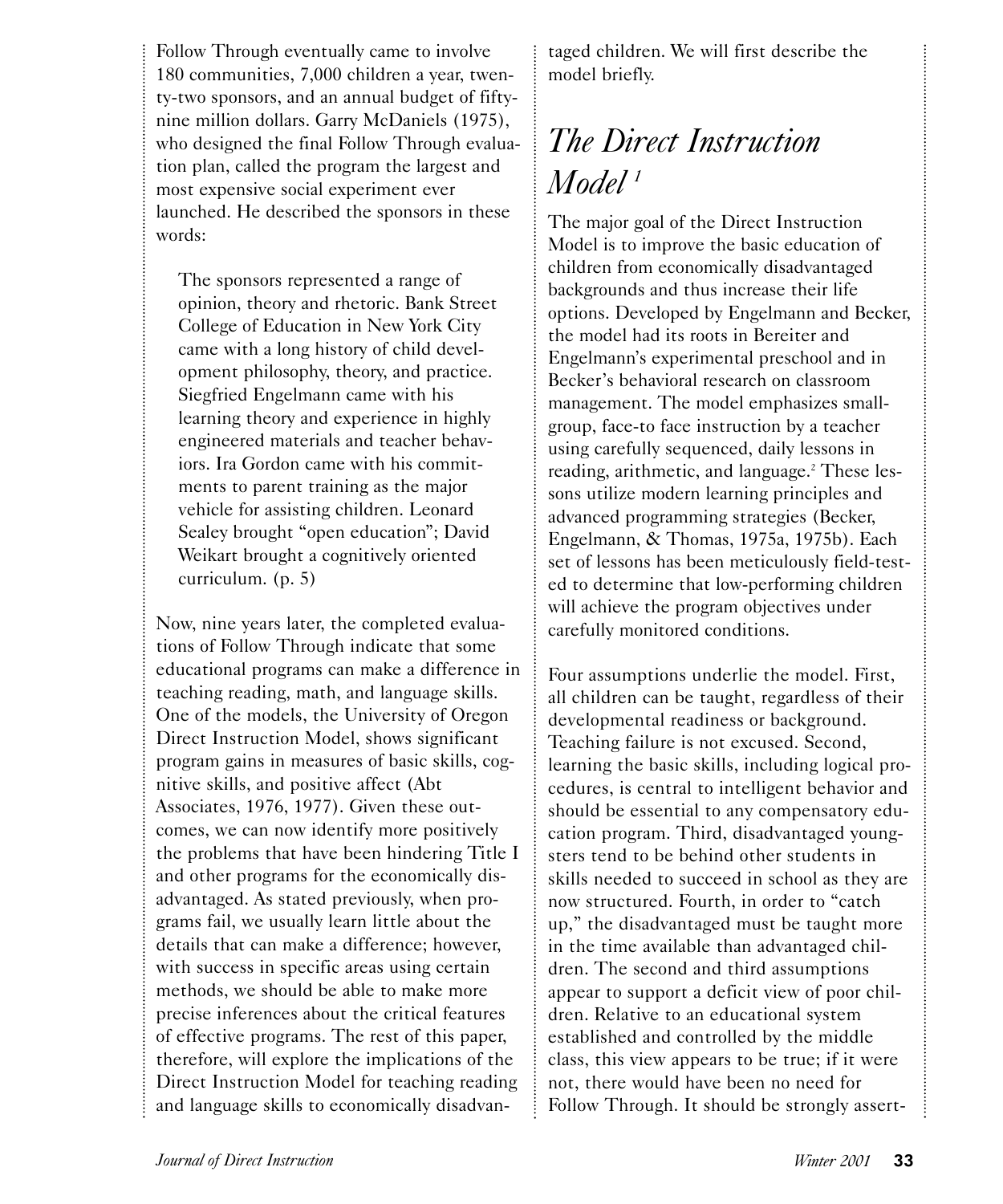ed, however, that children from economically disadvantaged backgrounds have a host of functional skills that are adaptive for the settings in which they live and that they are very teachable children. As environmentalists, we recognize the relativistic aspects of culture and realize that what is reinforced and functional in one culture or subculture may not be in another. We view Follow Through as an educational intervention for three or four years that can have the effect, on the average, of increasing the achievement of the economically disadvantaged and thus increasing their life options as well. $3$ 

The model contains seven essential teaching components. First, the teaching of general cases is emphasized so that children can generalize to all members of a set after being introduced to only a few members of that set. Second, since people are the primary instruments of instruction, the number of classroom instructors is increased. By adding teaching aides, more instruction can be given, especially to non-readers. Third, the daily program is carefully structured; when time is allocated according to teaching priorities, everyone knows what to do and when to do it. Fourth, rapid-paced, teacher-directed, small-group instruction is employed as an efficient way to individualize instruction for the non-reader. Fifth, positive approaches are used to secure and maintain student attention, reinforce correct responses, and identify mistakes. Sixth, teaching staffs are carefully trained and supervised to ensure that appropriate skills have been provided and are maintained. Seventh, student progress is monitored by means of biweekly criterion referenced tests and reports-of-lessons-taught, both of which help to detect problems while there is time to correct them.

Nine curricular strands make up the DISTAR model. Collectively they specify the teaching objectives for students in reading, arithmetic, and language. In Reading I and II, reading is taught directly with the emphasis first on

decoding skills and then comprehension. In Reading III, the children are taught how to learn from reading and to extract and use new information in stories that primarily have a scientific orientation. These stories make rules available that can be used to solve problems in such areas as astronomy, muscle function, and measurement. The student completing Reading III is prepared to learn from upperlevel textbooks as long as the new vocabulary and concepts in those texts are taught in some reasonable way.

Arithmetic I teaches basic addition and subtraction first through a problem solving approach; next, to prepare for more elaborate problems, children speed up adding and subtracting by memorizing number facts. In Arithmetic II, the students are introduced to multiplication and fractions; addition and subtraction skills are extended, and a variety of measurement concepts involving time, money, length, and weight are taught. The students are also taught how to work story problems, and how to derive unknown facts from those already known. In Arithmetic II, the students are taught algebra, factoring, and division in addition to traditional computation.

Language I and II teach names, classes, properties, and relational terms. Children are taught to make complete statements, to ask questions in order to explore unknown subjects, and to logically describe the world around them. These language programs emphasize comprehension and language production, and students are taught such elements of logic as conditionality, causality, multiple attributes, definitions, deductions, synonyms, and opposites. Language III expands the logical use of language and teaches basic grammatical rules. In addition, many activities in Reading and Language are also geared to building writing and spelling skills.

In developing the model, concern was expressed that children learn arts, crafts, social skills, and values in ways designed to suit local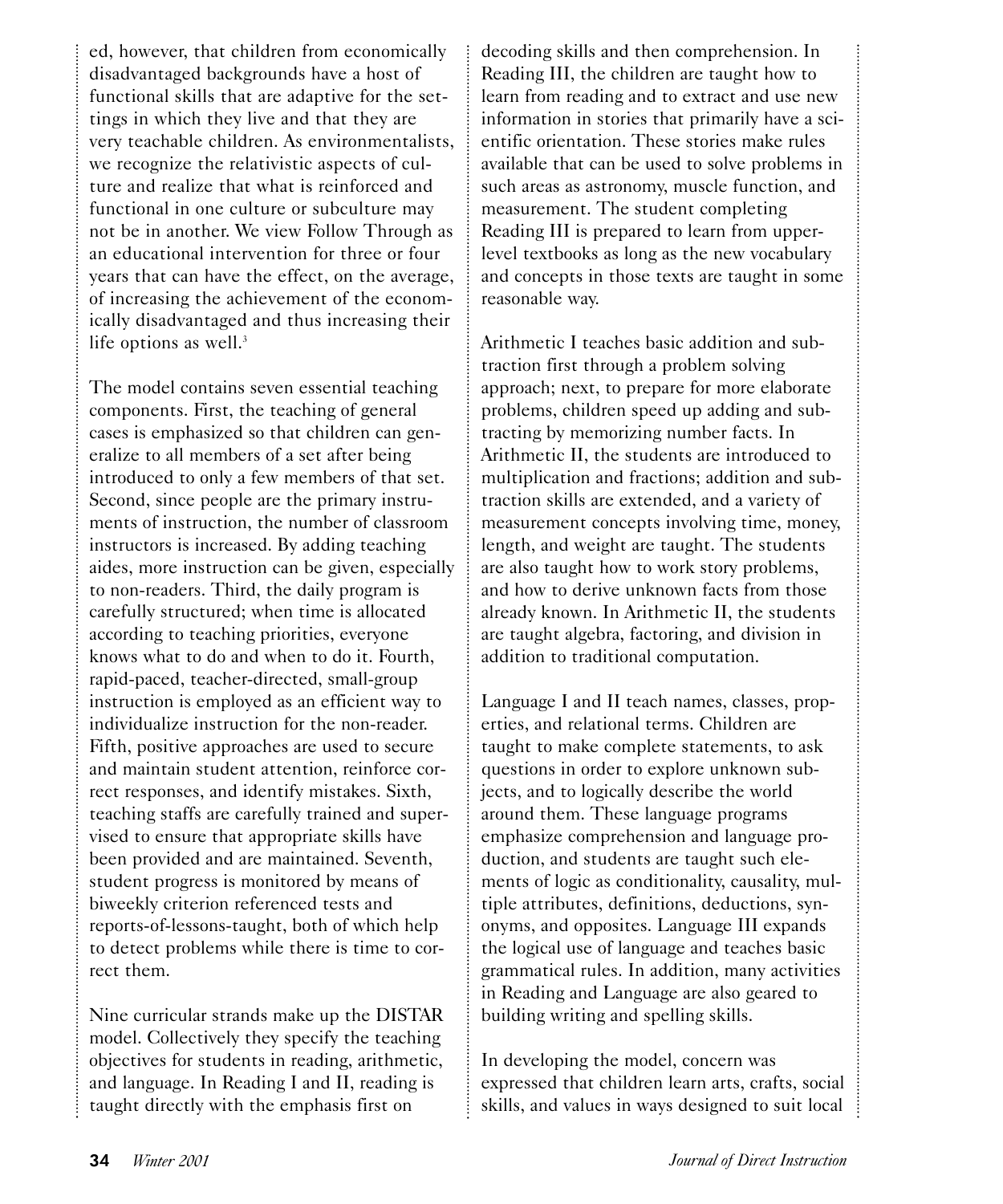conditions. It was further stressed that instructional methods lead to a sense of personal competence and a positive attitude toward self. A positive self-concept was viewed as a by-product of good teaching rather than as a goal that could be achieved in the abstract. The National Evaluation data support this assumption (Abt Associates, 1977).

# *Some Distinctive Features of the Model*

Many of the distinctive features of the Direct Instruction Model have been openly criticized. Thus, in addition to reviewing some of these features, this section will examine common criticisms of the model and explore appropriate counter-arguments. These issues have, however, been discussed in more depth elsewhere (Engelmann & Becker, Note 3).

### Scripted Presentation of Lessons

The use of explicitly detailed lessons scripts—has been criticized as restricting teachers' initiative. This may be a valid criticism, but one should consider the potential advantages of scripts in providing quality control in a delivery system. The scripts permit the selection and testing of sequences of examples that produce efficient learning if followed. Most teachers simply do not have time to find appropriate words and examples or to sequence skill hierarchies in the most efficient possible manner. When teachers phrase their own questions, they may choose terms unknown to lower-performing children or may include unnecessary verbiage. In choosing examples, moreover, they may teach incorrect rules because the positive examples have some irrelevant feature in common. In sequencing, it is easy to omit those skills critical for later, more complex tasks.

Another advantage of scripts is their potential for teaching teachers about effective classroom instruction. Teachers can learn effective

presentation strategies through repeated examples, and it is not uncommon to find teachers using Direct Instruction techniques in subjects where scripts are not available. A most critical advantage, moreover, emerges during training and supervision. The precise skills needed to teach particular kinds of lessons can be specified when designing training programs. A supervisor entering a classroom can quickly determine what is happening and compare this with what should be occurring. The supervisor, therefore, is better equipped to provide direct, practical demonstrations or suggestions to the teacher or aide. By standardizing the teaching program in this way, it is also easier to monitor the progress of the children with criterion-referenced tests that children should pass if they have completed lessons at a specified level.

## Small-Group Instruction

The use of rapid-paced, teacher-directed, small-group instruction has often been criticized as pushing or placing too much on young children. The data on affective outcomes, however, do not support this conclusion (Abt Associates, 1977). The use of small groups has many advantages. It is more efficient than one-to-one instruction and provides better teacher-direction, supervision, and individualization than large group instruction. It also emphasizes oral communication skills, which children from non-English and economically disadvantaged backgrounds often need. Finally, small-group instruction provides a setting in which the repetitious practice necessary for some important skills is made more fun by transforming drill into a challenging game. Children enjoy the rapid pacing when circumstances allow them to be successful.

## Signals

Prepared scripts direct teachers how and when to use signals to cue a group to respond together. For example, in sounding out a word, a finger is used to point to the letter being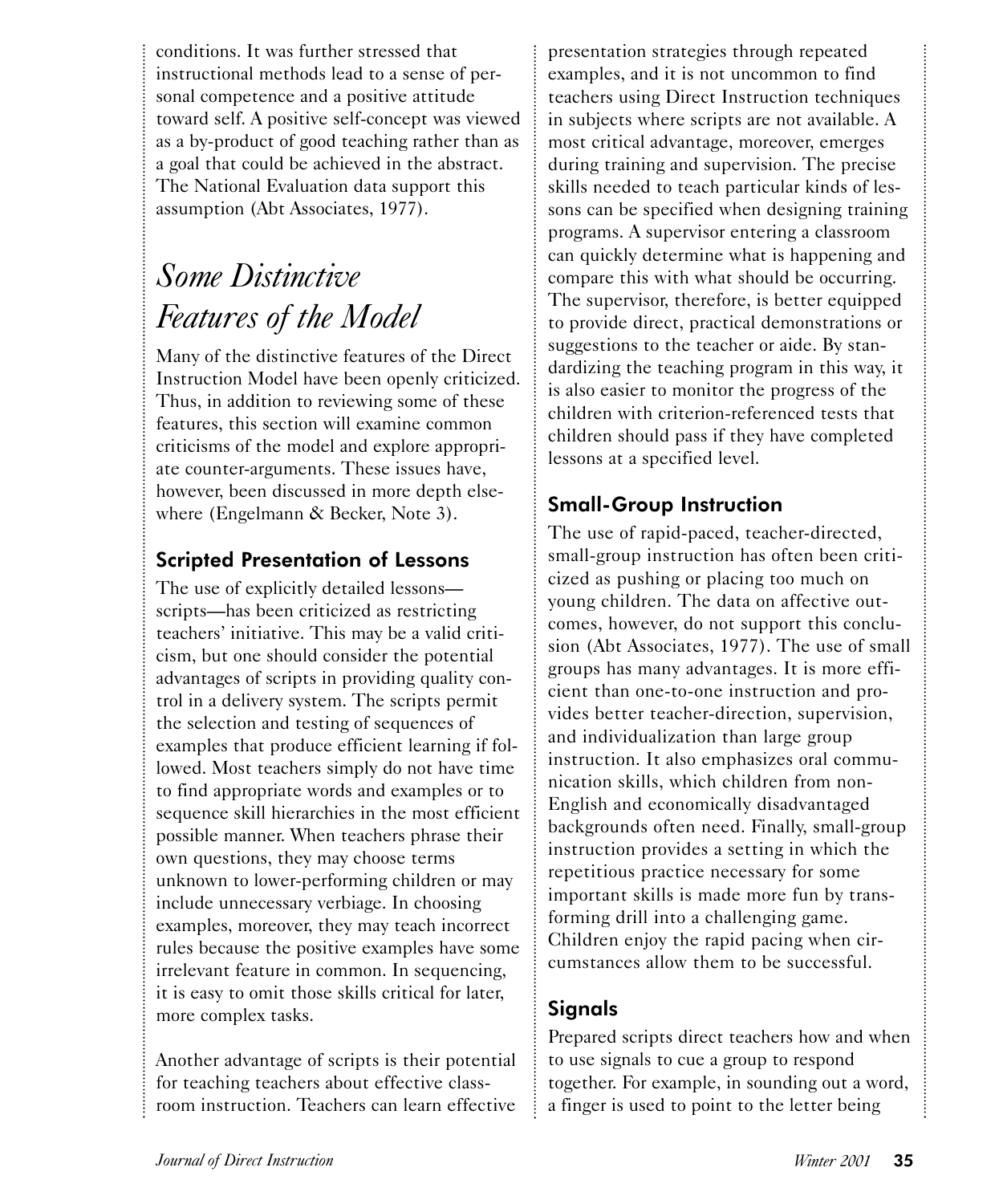sounded out. The children say the sound as long as the teacher touches it. The teacher moves his or her finger from sound to sound as they are to be said and lifts the finger away at the end of the word. To coordinate countingto-a number, a foot tap or finger snap might be used as the signal. Often the signal simply involves dropping the hand which was raised to alert the children to "get ready" when a question was asked. Much training is required to learn how to use signals in a natural and clear manner.

The use of signals and choral response, however, has been criticized for fostering an authoritarian role for the teacher. The logic of this interpretation is questionable: carried to a proper conclusion, it would further imply that using signals to direct such groups as choirs or orchestras also promotes submissiveness or authoritarian models. An examination of children's behavior in our classrooms does not support this interpretation. Rather, the evidence tends to suggest that without signals some children merely imitate a "leader" rather than learn the task directly. The use of signals obviates this problem.

The use of signals, finally, has also been criticized as fostering rote learning. The persons drawing such conclusions, however, often overlook the long-term benefits of carefully sequenced teaching examples. The data on cognitive outcomes do not support thc criticism of rote learning (Abt Associates, 1977).

#### Reinforcement

Some educators believe that children should learn for intrinsic rewards. When this does not happen, however, teachers need to know HOW to use methods that will lead to learning for its own sake. The model encourages the use of positive reinforcement as a means of strengthening motivation and making learning a positive activity in its own right. When children do not respond to games, praise, attention, or success, stronger reinforcers may be

necessary. Point systems leading to special rewards are sometimes needed early in a program and are faded out when no longer needed. Principles and procedures which have been the basis for teacher training in this area are now published (Becker, Engelmann, & Thomas, 1971, 1975a).

### Training and Supervision

A primary focus of training in this model, therefore, is developing the skills required to teach small groups. To get the most out of each child, teachers also learn procedures for grouping the children and for changing groups. A one-week preservice workshop and continuing inservice training for one or two hours a week is usually adequate for beginners. Manuals to be followed by trainers and participants "program" the training, just as the scripts help to "program" classroom instruction (Becker, Note 4). The most common training procedure follows three steps: *model*, *lead*, and *test*. Teachers are first shown how a particular task is taught; next, they teach the task with the trainer; and, finally, they practice the task on their own in pairs, each member taking turns being student and teacher. Skilled teachers provide classroom supervision of apprentice teachers and emphasize positive reinforcement.

#### Biweekly Reports

Attendance information is provided biweekly, as well as results on continuous progress tests on lessons covered in reading, language, and arithmetic. These reports help teachers detect problems they themselves may have in some skill areas, or problems individual children may have. Copies of biweekly reports are further used by teachers, supervisors, and project directors to make changes in student groupings and to plan inservice training. Copies also go to the sponsor for use in monitoring site progress and for process research studies. These reports gauge the quantity and quality of the children's progress.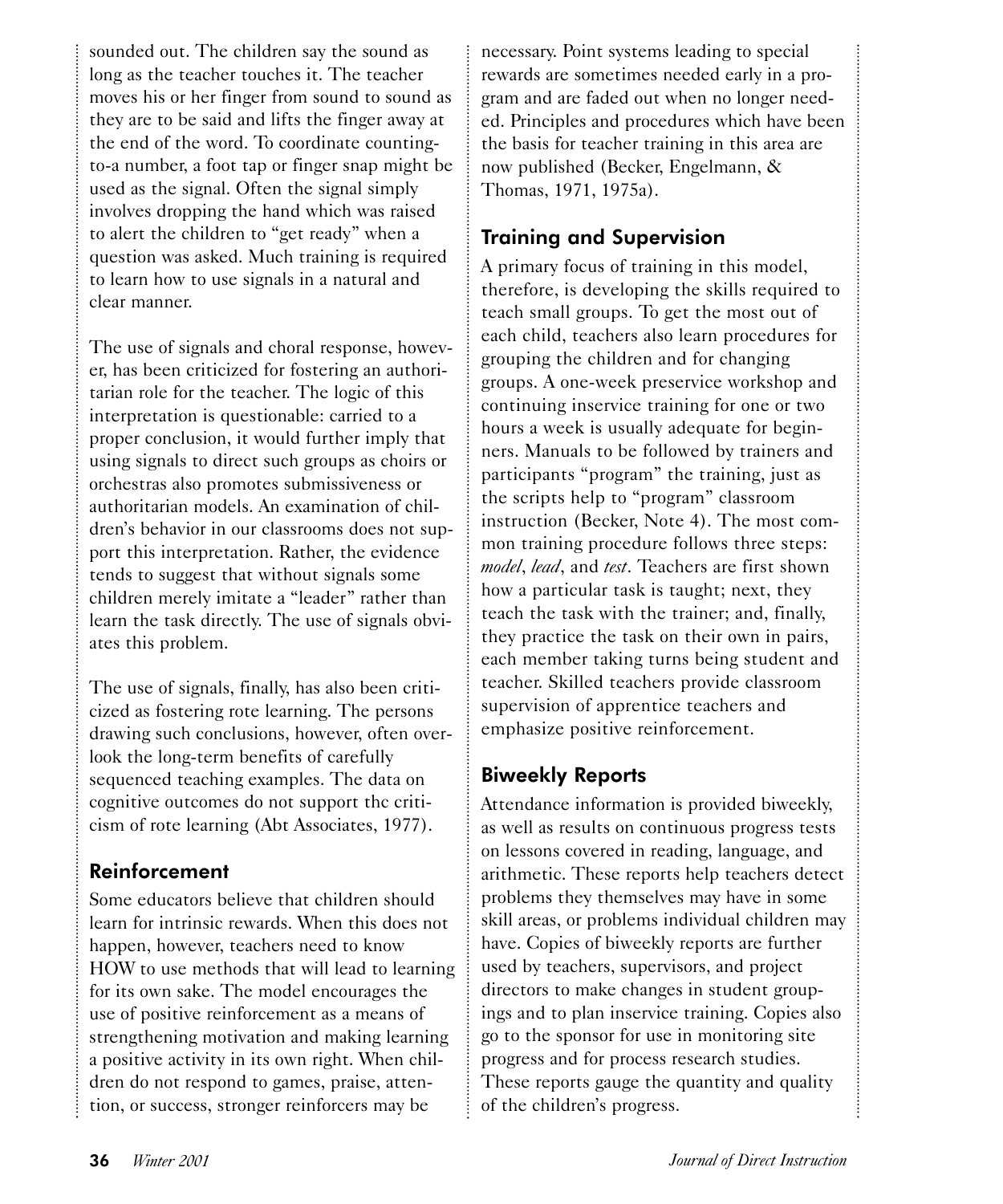# *The Direct Instruction Model: Evaluation Results*

The twenty communities which have used the Direct Instruction Model include a cross section of lower socioeconomic groups: rural and inner-city Blacks, rural whites, Mexican-Americans, Spanish-Americans, Native Americans, and students from a variety of ethnically mixed communities. At any given time approximately 8,000 low-income students were in the program. Test results from students who entered the program in thirteen sites from kindergartens in 1969, 1970, and 1971 are given in Title 1. Students were included in the analysis if they met Office of Education poverty guidelines, if they started the program at its earliest grade level, and if tests were available at more than one point in time.<sup>4</sup>

## The Tests

Three tests were used. The first, the Wide Range Achievement Test (WRAT), measures reading, arithmetic, and spelling achievement. The reading test is quite reliable and has been demonstrated to reflect instruction that teaches decoding skills. The arithmetic test has questionable reliability and validity for some levels but provides a gross measure of computational skills. The spelling test has reasonable reliability and validity. The second test, the Metropolitan Achievement Test (MAT), assesses reading comprehension, word knowledge, math computation, math concepts, math problem solving, spelling, and language (usage, punctuation, and sentencetype). The Metropolitan Achievement Tests have excellent reliability and adequate validity, and provide measures of some of our program's goals. The third test, the Slosson Intelligence Test (SIT), is a short, individually administered test that aims to measure aptitudes similar to those measured by Stanford-Binet. We included it to measure attainment of some of the more general program goals such as language use and reasoning ability. The WRAT and the SIT have

been given to nearly all students from the end of the first project year. The MAT was added in the spring of 1972 and was used each year at the end of the first, second and third grades.

### The Results

A major goal of the Direct Instruction Model has been to teach skills that would place Follow Through students above or competitive with national norms by the end of third grade. Table I shows the extent to which low-income students who started the program in kindergarten achieved this goal. This table displays what is called a "normreferenced comparison" (Horst, Tallmadge & Wood, 1975). The intervention group is compared to the test constructor's norm group at pretest and posttest. This procedure assumes that, without the intervention program, relative positions would remain the same, on the average, and that posttest scores could be predicted from pretest scores. We assume, further, that a gain in percentiles then shows that the program is working better for the intervention group than the hypothesized average program used for similar-performing students in the normative sample.

Note that we have scaled the graph in onefourth standard deviation units but have used percentiles to describe the scale points. This provides the reader unfamiliar with standard deviations a ready reference to percentiles but at the same time shows the magnitude of the gain in statistically more relevant units. In the National Evaluation of Follow Through, Abt Associates (1976, 1977) adopted a convention of judging an effect *educationally important* if the intervention group exceeded the comparison group by one-fourth standard deviation. At the end of third grade, such an effect would mean an approximate gain of three- to four-tenths of a grade level for most measures of achievement. We have adopted a similar convention in our own analysis because with large samples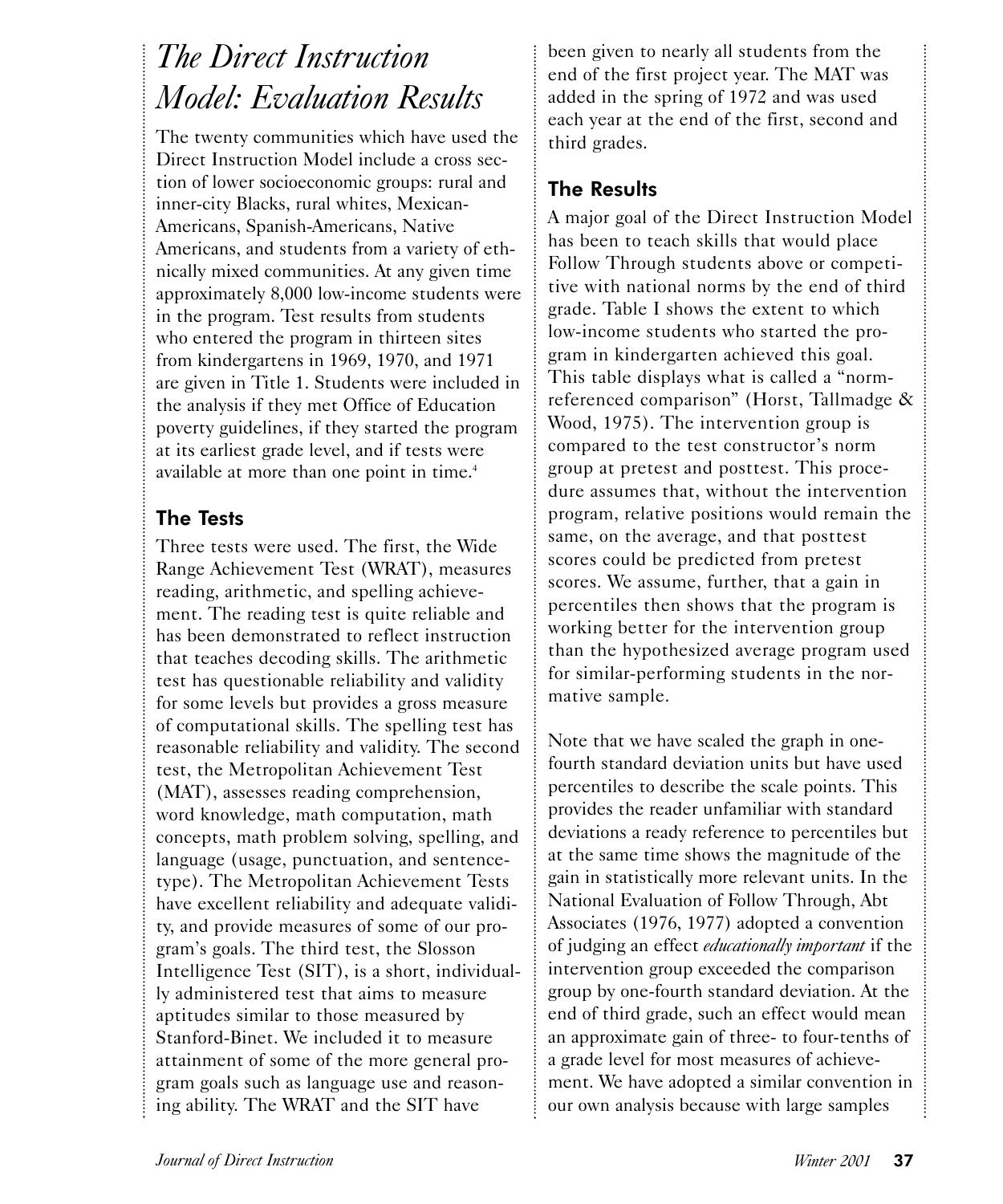

Descriptive statistics were computed with standard scores from tables provided by the test publishers. The mean standard scores were then converted to percentiles using the publisher's tables.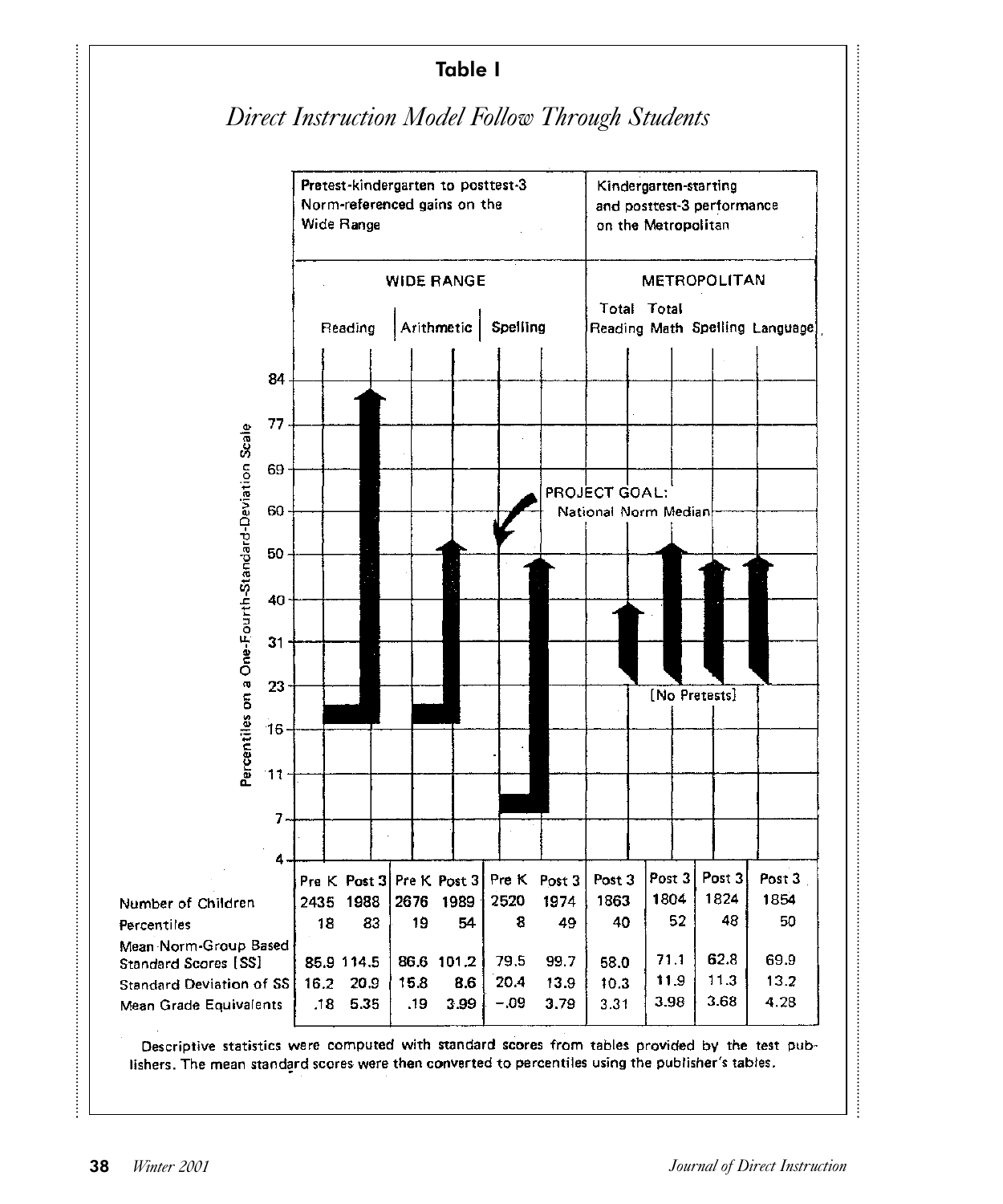very small differences can be statistically significant but of no practical value.

For all measures on the WRAT, discernible pretest-to-posttest gains in percentiles are present. Overall in reading, low-income students moved from the 18th percentile on the pretest to the 83rd percentile on the posttest. As a group, low-income students are more than one year above the national norm in grade equivalents on these reading skills by the end of third grade. On the arithmetic portion of the WRAT, the group advanced from the l9th to the 54th percentile. In spelling, we found a gain from the 8th percentile to the 49th percentile. On these last two measures, lowincome students have caught up with the national norm. The children who have been in the program only three years instead of four, perform on the average one-quarter standard deviation lower.

We have no pretest for the Metropolitan Achievement Test measures. By using the WRAT data, however, and comparable Title I data on low-income students, we have estimated entry-performance levels of our children to average no higher than the twenty-fifth percentile. We have used a slashed-arrow "pretest" point to illustrate this projection in Table I.5 At the end of third grade, low-income Direct Instruction students performed at or near the national norm on all measures. On the Metropolitan Total Reading, a test which measures reading comprehension, students fell 10 percentile points short of the mean.

The data in Table I were collected by our research staff at the thirteen sites where children began the program in kindergarten. The National Evaluation of Follow Through by Abt Associates (1976, 1977), based on studies of seven of these sites that started Follow Through in 1970 and 1971, produces nearly identical data on the Metropolitan Achievement Test. When the site medians are averaged, using an equal weighting for each site, the Abt data show Total Reading at the

41st percentile, Total Math at the 48th, Spelling at the 51st, and Language at the 50th (Abt Associates, 1976, 1977; Becker & Engelmann, in press).

The National Evaluation also shows that, when compared to control groups, the Direct Instruction Model produces more statistically and educationally significant differences on tests of basic skills, cognitive-conceptual skills, and affective measures than any other of the eight major models.6 Thus, in terms of level of achievement and in terms of comparisons with control groups, the Direct Instruction Model was found to be effective. After pointing out that the reading section of the Metropolitan Achievement Test is not as amenable to successful intervention as the math section, the Abt Associates evaluation (1977) concludes:

Direct Instruction, Behavior Analysis (University of Kansas) and Bank Street models produce predominantly non-negative effects, that is, progress in reading which is either greater than or equal to the progress of comparison children. Only the children associated with the Direct Instruction Model appear to perform above the expectation determined by the progress of the non-Follow Through children. Moreover, the Direct Instruction children are the only group which appears to make more progress in reading, both early and late. In general, most models appear to be more effective during kindergarten and first grade than during second and third grade. The Direct Instruction Model is the only program which consistently produces substantial progress. (pp. 154-155)

To provide a better context for understanding this success, the performance levels of the Direct Instruction Model of the two closest programs and the average of eight major models, excluding Direct Instruction, are shown in Table II.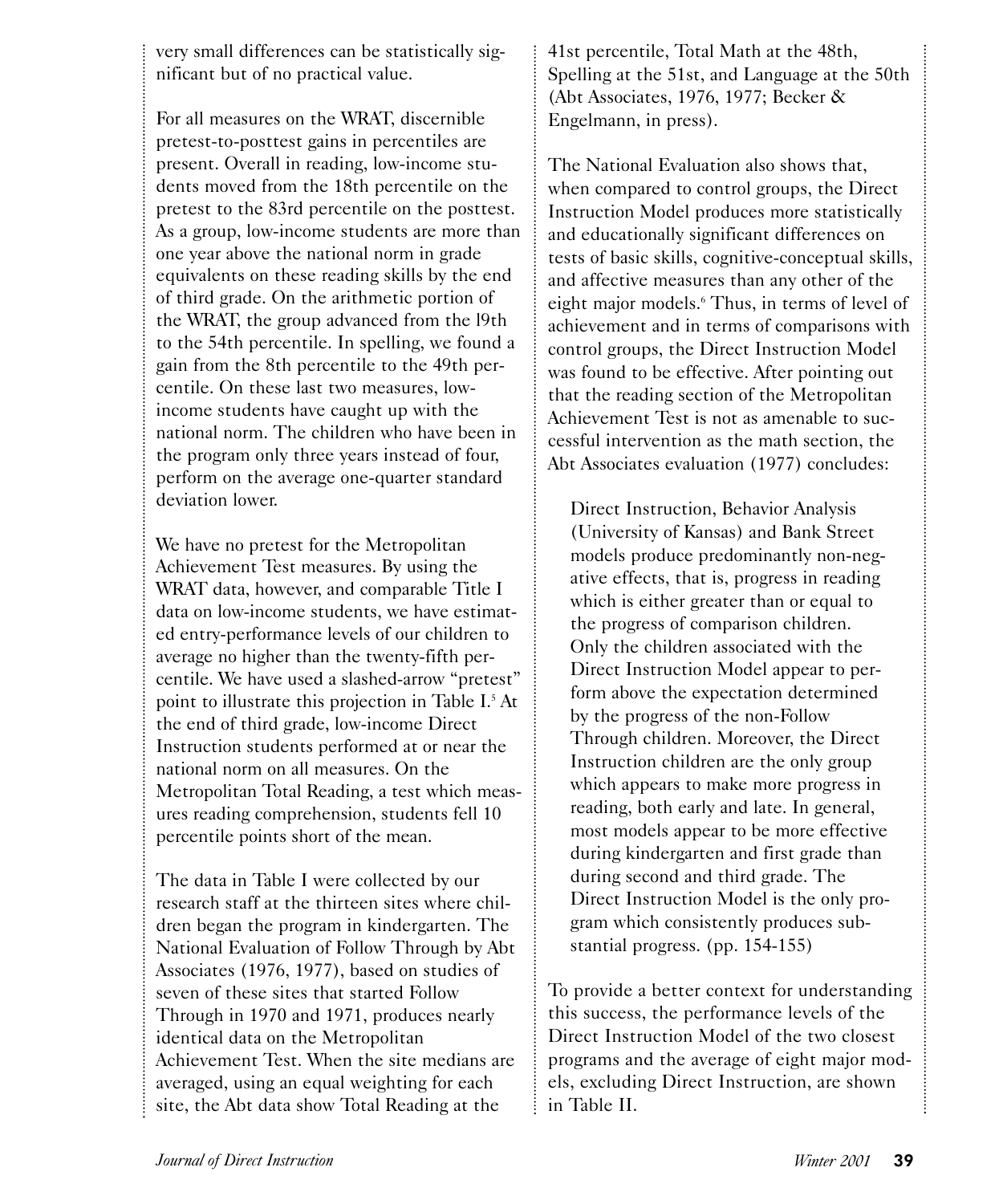These positive findings imply that the Direct Instruction Model has solved some of the problems of delivering effective programs to school systems.

# *Implications for Improving Schools*

These recent data confirm the original assumption of the advocates of the War on Poverty: poor children can succeed in school when better teaching methods are used. The question is, what are the critical elements of these methods? The seven components of the Direct Instruction Model outlined earlier concentrate on changing administrator and supervisor behavior, teacher behavior, and academic programs. We will discuss each of these areas in turn. When considering curricular suggestions, bear in mind that we are talking about teaching elementary school children with a high proportion of low-income parents. The suggestions we make, however, are not restricted to one model or only one way of doing things but focus on strategies that

could work with several different methods of implementation.

#### Administrator and Supervisor Behavior

Tucker (Note 6) designated Behavior Analysis and the Direct Instruction as the two models that were the most successful overall. Each program channeled the actions of supervisors into helping teachers attain specified academic goals. Each program, further, nurtured the concerns of building-level administrators about their children's progress, provided feedback on that progress, and equipped supervisors with the technical skills needed to help teachers foster learning. In view of these findings, product-oriented management and better teachersupport systems appear to be essential for improving the education of the disadvantaged.

### Teacher Behavior

Behavior Analysis and the Direct Instruction models carefully detail the components of effective teacher performance and trained teachers in the prescribed procedures. Training manuals were prepared for preservice and

|                             |                                                                                                                           | Table II                    |                       |                                                |  |  |  |  |
|-----------------------------|---------------------------------------------------------------------------------------------------------------------------|-----------------------------|-----------------------|------------------------------------------------|--|--|--|--|
|                             | Percentiles for Equally Weighted Site Medians for Major Sponsors<br>Included in the National Evaluation of Follow Through |                             |                       |                                                |  |  |  |  |
| Metropolitan<br><b>Test</b> | Direct<br>Instruction                                                                                                     | <b>Behavior</b><br>Analysis | Bank<br><b>Street</b> | Average of<br>Eight Sponsors<br>(excluding DI) |  |  |  |  |
| Total Reading               | 41                                                                                                                        | 34                          | 30                    | 24                                             |  |  |  |  |
| <b>Total Math</b>           | 48                                                                                                                        | 28                          | 19                    | 16                                             |  |  |  |  |
| Spelling                    | 51                                                                                                                        | 49                          | 32                    | 28                                             |  |  |  |  |
| Language                    | 50                                                                                                                        | 22                          | 23                    | 20                                             |  |  |  |  |

Data computed by the author from tables for each sponsor on results for cohort ll (Abt Associates, 1976) and cohort lll (Abt Associates, 1977) for kindergarten-starting sites. When an averaging of raw scores is weighted according to sample size, percentiles differing by a few points are obtained; but there are no remarkable changes in the ordering of outcomes.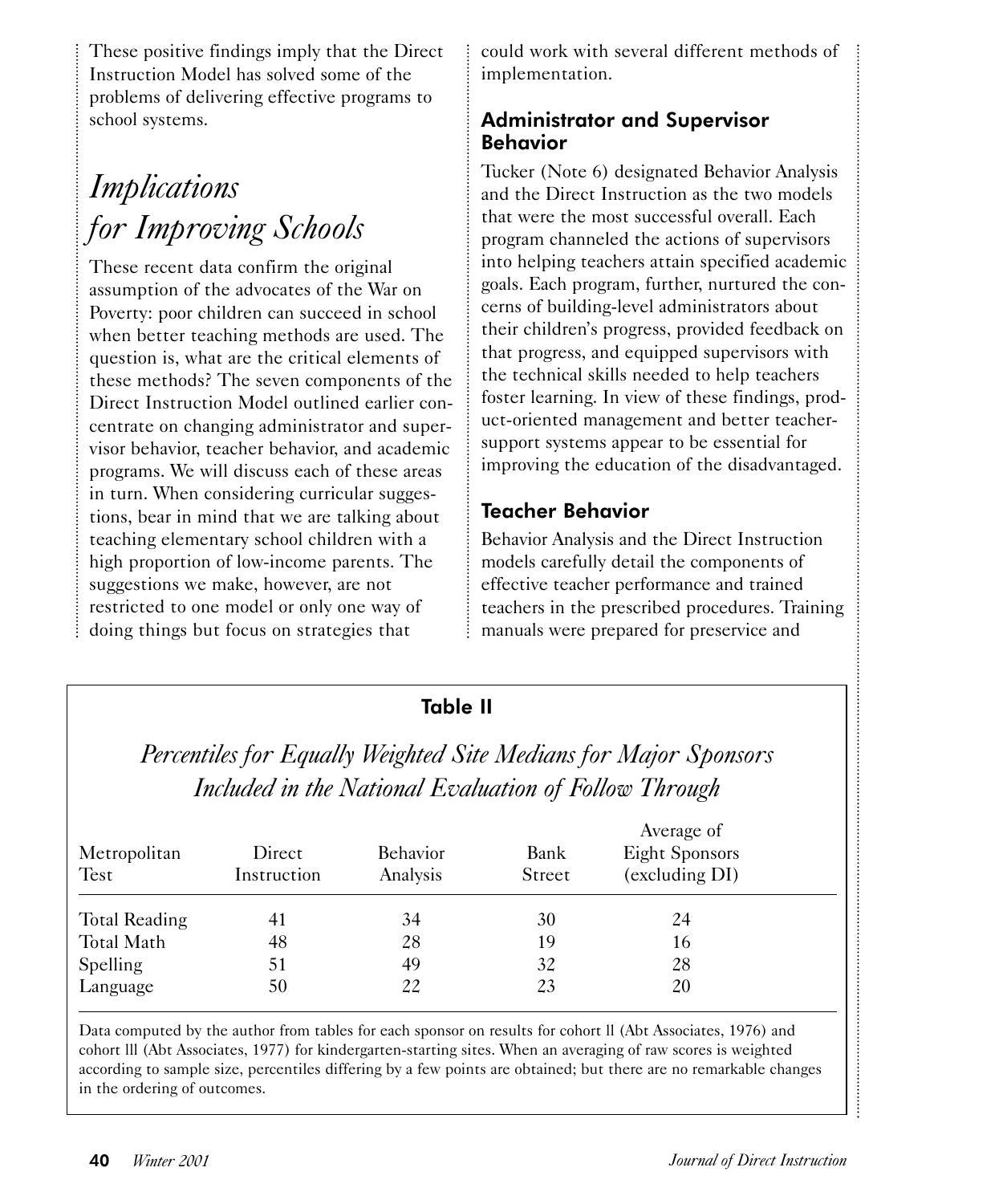inservice use that outlined practices for efficient management of time and specified teaching methods to be used in various situations.

Recent classroom research, relating teacher behavior to student outcomes in reading and math, provides additional support for the use of highly specified behavioral goals in the Direct Instruction Model (Brophy & Evertson, 1974, 1976; Clark, Gage, Marx, Peterson, Stayrock, & Wynne, 1976; Soar, 1973; Stallings, 1975; Stallings & Kaskowitz, 1974). These studies show that more is learned in a given subject both when more time is devoted to teaching that subject area *and* when the teaching procedures are effective. Rosenshine (1976) interprets these recent studies as suggesting that a "direct instruction model" is the most effective approach to teaching basic skills (p. 364). Direct Instruction, as defined by Rosenshine, involves teacher-directed oral activities in small groups centered on specific teacher questions, a high rate of student response, and adequate teacher feedback to students.

In a subsequent paper, Rosenshine and Berliner (in press) focus on the critical importance of "academic-engaged time" as it affects the relationship between teaching practices and outcome scores in reading and math. Correlations on the order of .50 are found between academic-engaged time and achievement-test results. Rosenshine (Note 7), in reanalyzing data collected by Stallings and Kaskowitz (1974) on six Follow Through models, found a strong relationship between the amount of engaged time a program provided and achievement outcomes. Sponsored programs that did poorly on achievement measures did not allocate as much time to teaching reading and math. Rosenshine also found that only the Oregon and Kansas models showed more academic-engaged time than the non-Follow Through control groups. A simple, logical conclusion follows: the learning of reading and math does not occur unless instructional time is provided, and the students are engaged during that time.

#### Academic Programs: Teaching the General Case

The Abt IV Report on Follow Through (1977) shows that in terms of grade-level scores and comparison to control groups, the Direct Instruction Model was the only major model effective on measures of academic cognitive skills (MAT Reading, MAT Math Problem Solving, and MAT Math Concepts). The University of Georgia's Mathemagenic Activities Model also did well on these cognitive measures, but since it was used in only three sites it was not considered a major model. The Kansas Behavior Analysis Model was comparable on basic skills (decoding, spelling, math computation) but not on cognitive skills.7 We believe these findings are a function of the programming strategies used by our group but not by Kansas or the other models.

We believe that principles underlying DISTAR offer an important basis for an improved theory of programmed instruction. These principles were first discussed by Engelmann in *Conceptual Learning* (1969) and considered in more detail in *Teaching 2: Cognitive Learning and Instruction* (Becker, Engelmann, and Thomas, 1975b). In common with other theories of programmed instruction, Engelmann's specifies teaching one thing at a time, providing adequate practice, and designing lessons for a low error rate. Error rate is kept low by analyzing where errors are likely to occur, by using taskdesign procedures which reduce possible errors, and by pilot testing (Becker *et al.,* 1975b). Engelmann's most salient contributions to programming theory are in specifying procedures needed to teach general cases and to cumulatively build knowledge within sets of related concepts; here errors are more likely to be made because shared properties make discriminations more difficult.

There are three major kinds of general cases: concepts, operations, and problem solving rules. A general case has been taught when, after learning some members of a set, the student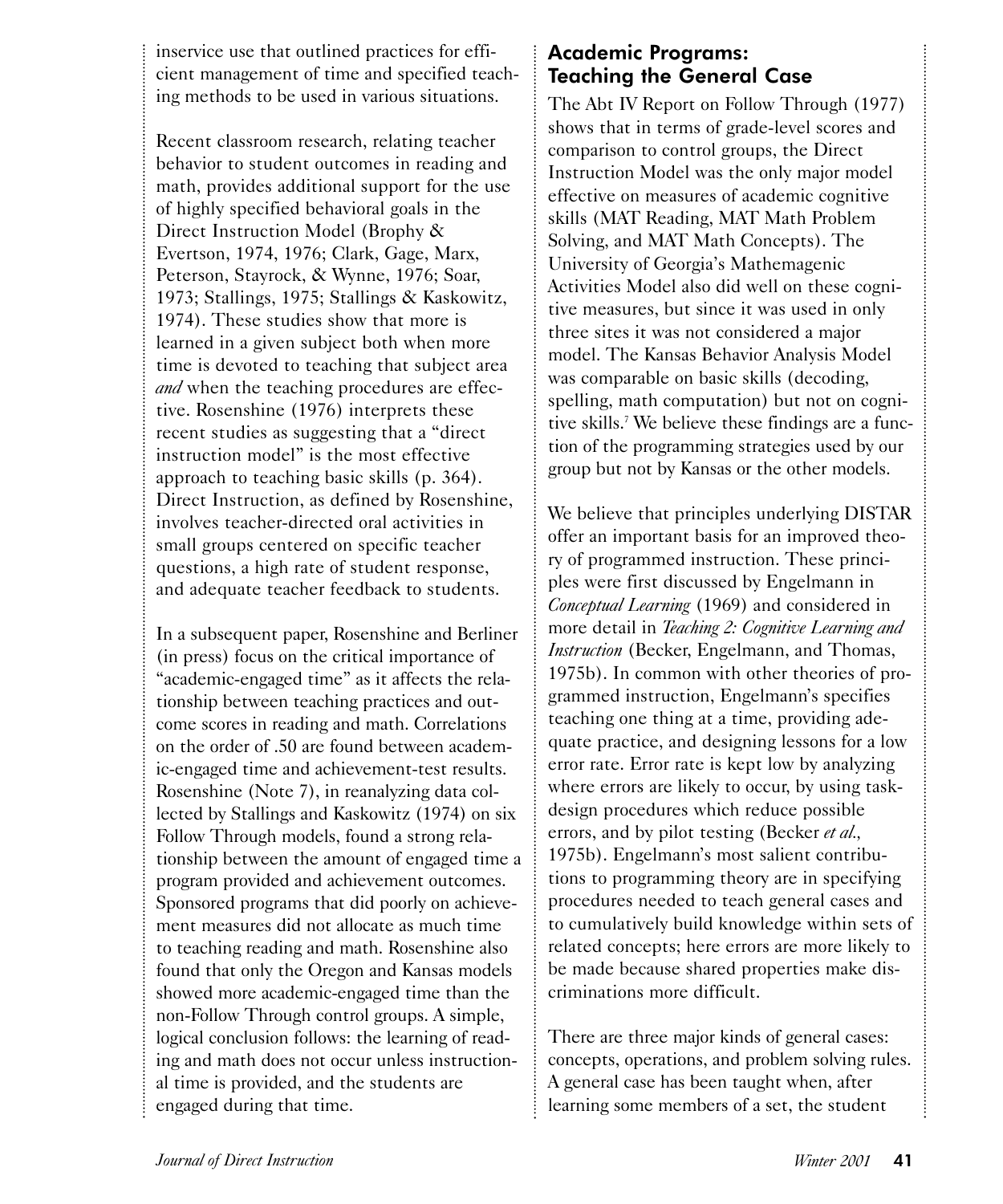can generalize to all members (cf. Wittgenstein, 1958, paragraph 208).<sup>8</sup> In his analysis of teaching concepts, Engelmann begins with the premise that the programmer must define a concept within a specified universe of concepts: a concept is what is uniquely common to the stimulus properties of a set of instances within a specified universe of concept instances (Engelmann, 1969). Thus, the definition of a concept may change as the universe or set of concepts changes. If the only examples in a universe are *horses* or *boxes*, the learner has many options for choosing which details discriminate *horses* from *boxes*. The concept *horse* in this universe is described by the entire set of differences between *horse* and *box*. When we add *dogs* to the universe, the concept *horse* changes because many of the details that would allow the learner to discriminate between *horse* and *box* will not allow him to discriminate between *horse* and *dog*. The concept *horse* changes again when we add ponies to a set that now consists of *horses*, *boxes*, *dogs*, and *ponies*.

The notion of a concept that changes as the composition of a universe changes leads to the principle that, in order to make teaching simpler, the programmer must control the universe within which a concept "grows." For example, the student's initial concept of *vehicles* might be "something that can take you places." If instances and noninstances consist only of man-made things, this definition is adequate. When *horses* and *elephants* enter the set, the definition is revised to "*manmade* things that can take you places." Engelmann's definition of a concept makes the programming of instruction largely a logical process, requiring analysis of the distinctive features of finite sets of related concepts.

Given this logical framework, concept learning is viewed as a multiple-discrimination problem rather than a generalization problem: discriminating *between* instances and non-instances on relevant characteristics of each and discriminating *within* instances or noninstances on relevant and irrelevant characteristics. Note that

Piaget (1956) refers to relevant characteristics of concepts as invariants and irrelevant characteristics as variants. Key programming principles help determine which discriminations are most important to teach and how to sequence examples for teaching them (Becker *et al.,* 1975a, 1975b).

Concepts are the important building blocks for intelligent behavior on the stimulus side. Overt operations—operant responses, or what Piaget calls schemas—are the key building blocks on the response side. Operations are defined by the common effects of a set of responses. For example, no two lifting responses are the same, but there is a common effect produced by lifting responses: an object is moved in an upward direction. The mental operation of adding involves references to possible instances of the overt operation of joining two or more groups to make one. An important step in the analysis of concepts and operations for programming instruction is the identification of building blocks. Building blocks are identified as the smallest set of stimulus/response (concept/operation) units that can be recombined to provide the largest number of applications. In oral language, a most useful building block is the referent word unit, and the general case is the sentence or utterance of two or more words with meaning. Grammatical rules enter as a second set of building blocks in constructing the general cases we call sentences. In decoding regularsound words, a good building block is the symbol/sound unit, and the general case is the orally read word. In writing, a good building block initially is the letter-name/written-letter unit and the general case the written word. With consolidation of learning, the wordname/written-word may become the unit and written sentences the general case.

Problem-solving rules consist of sequences of operations that can be used to solve problems of a particular type. After having been taught some element of the problem set, students should be able to do any element. Assuming,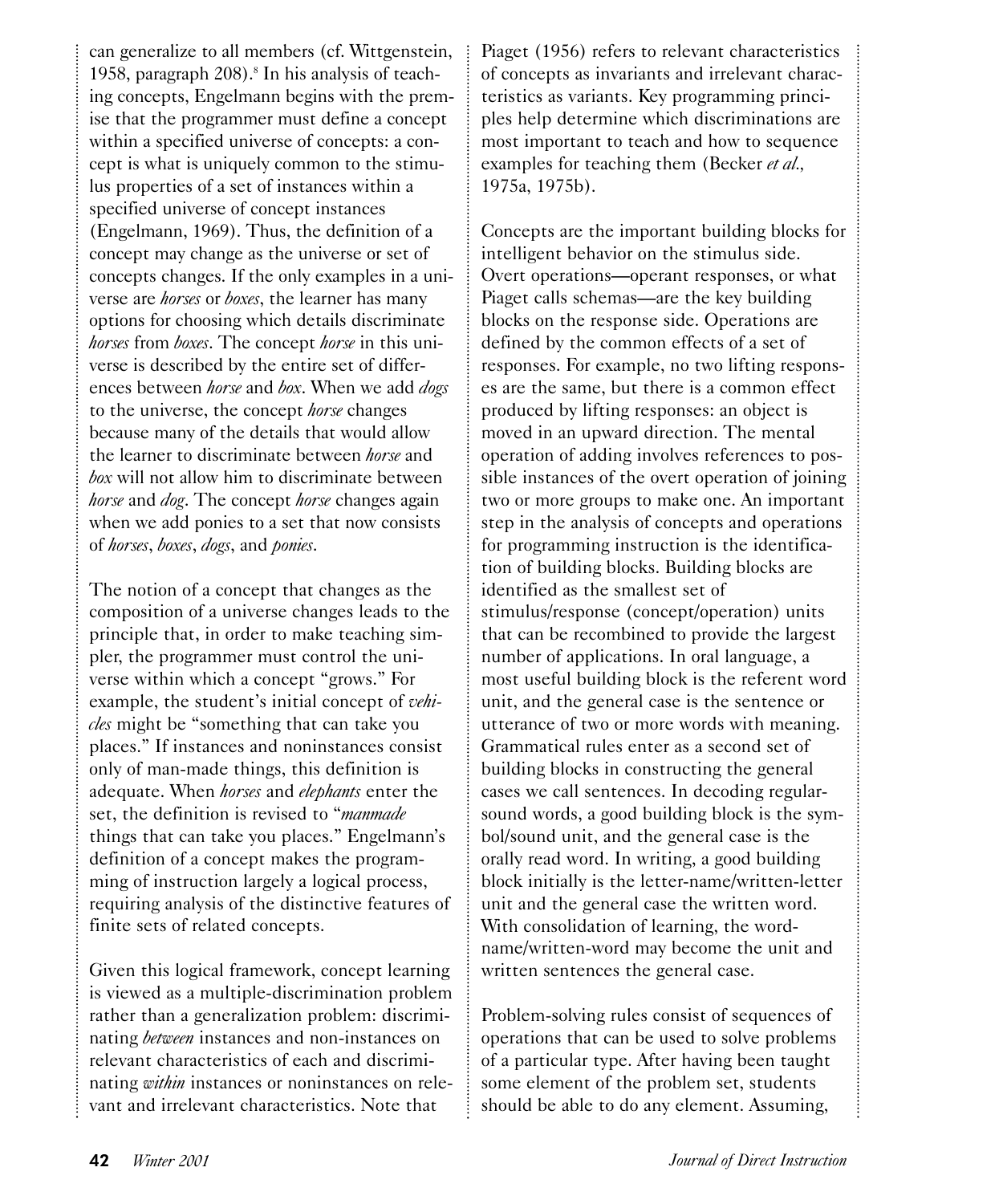for example, that the concepts *equal* and *plus* have been taught, as well as symbol identification and making lines for numbers, addition problems of the kind shown below can be taught using Rules 1-4.



- Rule 1. Find the side to start on. (That side cannot have an unknown.)
- Rule 2. Make lines for each number of that side.

Rule 3. Count the lines.

Rule 4. Make the sides equal by placing the number counted in the box on the other side.

By teaching one additional skill, counting from-a-number-to-a-number, the students can also do problems of the form shown in the equation below.



Rule 1. Find the side to start on.

- Rule 2. End up with the same number on the other side by saying the first number "Two" and counting to 6, making a line under the box for each count.
- Rule 3. Count the lines under the box and write the number in the box.

Similarly, in teaching decoding in reading, one can teach a set of sounds, blending skills, and

rapid pronunciation skills, so that the student can read any regular sound word composed from the sounds taught (Carnine, 1977). This method of teaching decoding involves a problem-solving rule chain and yields a great saving in teaching time.

These examples display some of the analytic strategies Engelmann uses in building programs to teach the general case. His work represents a fusion of cognitive and behavioral theory. Cognitive theorists will recognize that Engelmann's approach encompasses cognitive processes. The instructional program, however, focuses on the observable behavior with which the teacher and programmer must deal in order to teach children (see Becker *et al.,* 1975a, 1975b; Becker & Engelmann, Note 3; Engelmann & Carnine, Note 8).

# *Academic Programs: A Problem Linear Set*

Probably the most important implication to arise from our nine years of work in teaching more than 25,000 disadvantaged students is that schools are designed to teach middle-class children and need to be redesigned for teaching all students. This observation bears out our initial assumptions. However, in our preoccupation with effective instruction from kindergarten through the third grade, we failed, until now, to explore the broader ramifications of this assumption. In the analysis that follows, we conclude that schools systematically fail to provide instruction in the building blocks crucial to intelligent functioning, namely, words and their referents. Children from homes where there is strong adult support for refining the use of language are more likely to succeed in school than those from homes with less adult-child contact and adults with less education (Coleman, 1975; Freeberg & Payne, 1967; Glass, 1973).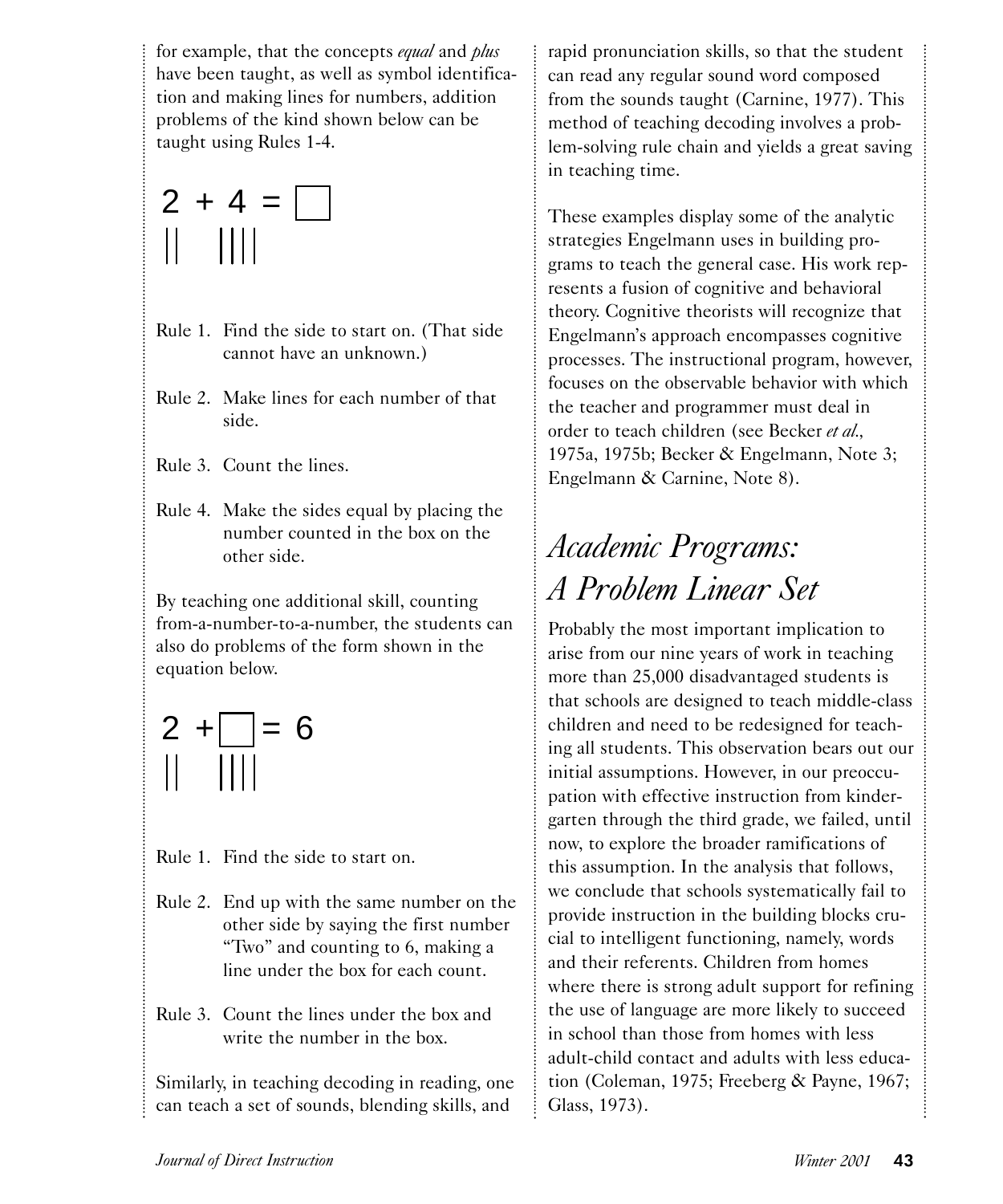We came to this conclusion when trying to understand our failures and successes. As we have argued, there is little to be learned from programs that fail. When instruction is effective in some areas, however, more precise inferences are possible. Consider the pattern of findings in Table I. Children in the Direct Instruction Model score at the 83rd percentile on the WRAT Reading; this is a full standard deviation above the national median. But on the MAT Total Reading these same children score at the 40th percentile, a quarter-standard deviation below the national median. In arithmetic, spelling, and language they score at the median. How are these differential findings to be explained?

WRAT Reading is a measure of decoding skills. If decoding is taught by teaching forty sounds and by teaching how to blend sounds rapidly together, a general case can be learned that will permit the reading of any regular-sound English word. A great efficiency in teaching is achieved when a relatively small set of building blocks can be recombined into a large set of applications. The DISTAR method proceeds with these assumptions and is remarkably effective in teaching decoding, especially in comparison to sight-word programs (which were most probably used for a majority of the WRAT norm group).

The levels of achievement in spelling, math, and language can be viewed as products of general cases with smaller ranges of application. The ability to reach the national average in spelling is most likely an outcome of teaching reading-by-sounds. The related process, spell-by-sounds, is an effective procedure for spelling words with regular letter-sound correspondences; the process also assists with irregular words. In our model, arithmetic is taught as several problem-solving skills that operate as general cases. These cases have more limited applications than decoding, however, and thus generate less net gain. The language skills, involving general cases of grammatical

rules and word classifications, appear to have about the same level of potency as arithmetic.

The MAT Total Reading is made up of two subtests at the elementary level: Word Knowledge and Reading. The former is a test of vocabulary, the latter a test of comprehension. One is not likely to comprehend texts without knowledge of word meanings. The vocabulary-concept load<sup>9</sup> of the MAT Reading Test (Elementary Level, Form F) is beyond the experience of most disadvantaged third graders. Consider such items as *country* when used to mean nation, *Amazon ant, probably, exterminator, penicillin*, *disease-causing germs, Egyptians of old, a seated cat*. The test also demands that students make logical inferences and deductions.

In contrast to the general-case learning involved in decoding, arithmetic, grammar, and spelling-by-sounds, the learning of vocabulary and concepts usually involves a "linear-additive set" (Becker & Engelmann, 1976, p. 58). In a linear additive set, the learning of one element gives little advantage in learning a new element. To be sure, there are families of words that have common root meanings and common meanings of affixes, which permit some limited general cases to be generated. But, by and large, the learning of proper names, new concepts, and the learning of synonyms for concepts already known by another name, involve linear additive sets in which each new element must be taught. Knowledge of the English language, which is absolutely essential to oral and written comprehension, serves largely to define intelligent behavior (Miner, 1957). Teaching this language involves a task of the first magnitude.

The magnitude of the problem is revealed by the following analysis. Basal reading texts control vocabulary instruction for three years. Chall (1967) indicates that about 1,500 words are covered in this time, although the average student may actually have an oral vocabulary that is two to three times this size. After the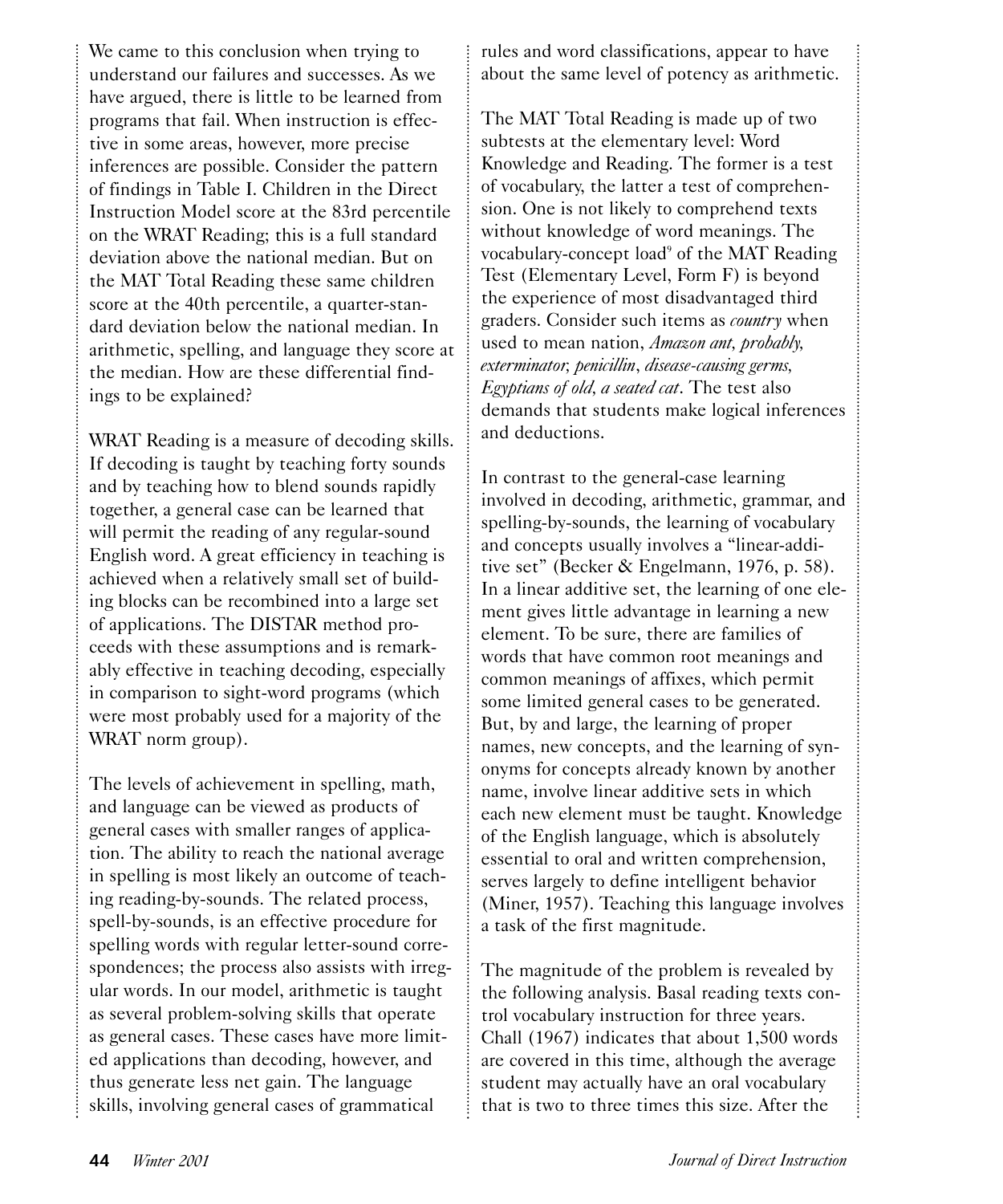third grade, schoolbooks shift to an uncontrolled adult vocabulary. Thorndike and Lorge (1944) estimate that the average high-school senior knows about 15,000 words, including proper nouns and derivatives but not inflections. Dupuy (1974) estimates, however, that the average high-school senior knows about 7,000 basic words. Basic words do not include proper nouns, derivatives, inflections, and compounds. On the average, 5,000 of these basic words are learned after third grade. Since schools do not systematically build vocabulary knowledge, students with weak home training in English language skills are often in trouble by fourth grade, if not earlier.

In a recent review of research on socioeconomic factors in intelligence, Terhune (1974) details the correlates of IQ and school achievement (and by implication language comprehension). General language competence is low when: a single parent is in the home; per-capita income is low; education of caretakers is low; birth order of subject is high; and the number of children is large. If we add to this list, "parent's primary language is not English or is not standard English,'' a set of conditions is described that occurs all too frequently among those called "disadvantaged." The hypothesis that vocabulary-concept knowledge plays a major role in reading comprehension is supported in the research literature. In his review of research Carroll (Note 9) concludes that

much of the failure of individuals to understand speech or writing beyond an elementary level is due to deficiency in vocabulary knowledge. It is not merely the knowledge of single words and their meanings that is important, but also the knowledge of the multiple meanings of words and their grammatical functions. (p. 175)

Carroll also argues that vocabulary-concept knowledge is the key area of concern for improving reading comprehension for the economically

disadvantaged, but he is quite aware that there is no easy way to make gains in this area.

Chall (1958) noted much earlier that "of the diverse stylistic elements that have been reliably measured and found significantly related to difficulty, only four types can be distinguished: vocabulary load, sentence structure, idea density, and human interest." (p. 157) Of these factors Chall suggests that vocabulary load "is most significantly related to all criteria of difficulty so far used." (p. 157)

Other analyses of our Follow Through data tend to support the view that vocabulary-concept knowledge is not systematically taught by schools. Analysis of the MAT Reading tests indicates a progressive loss on percentiles from end of grade one to end of grade three, which is paralleled by a progressive change in the tests toward an adult vocabulary by the end of third grade. On MAT Total Reading, lowincome children in our program are far above the median at the end of first grade (70th percentile), but they drop progressively by the end of second grade (56th percentile) and the end of third grade (40th percentile). This drop is found for all reading subtests—Word Knowledge, Word Analysis,<sup>10</sup> and Reading (Becker & Engelmann, Note 5). Such losses are not found in decoding, math measures, or spelling, in all of which substantial percentile gains occur during kindergarten and first grade are then maintained.

One might argue that the basis for these differential effects lies in the logical requirements of reading comprehension. This argument, however, does not explain why the effect is also found for Word Knowledge but is not found for Math Problem Solving and Math Concepts. From the point of view of programmed instruction, the central problem is the linear-additive set, vocabulary. Logical processes, such as those involved in some aspects of comprehension and math, are general case sets; these can be taught with some efficiency, but vocabulary does not submit to such methods.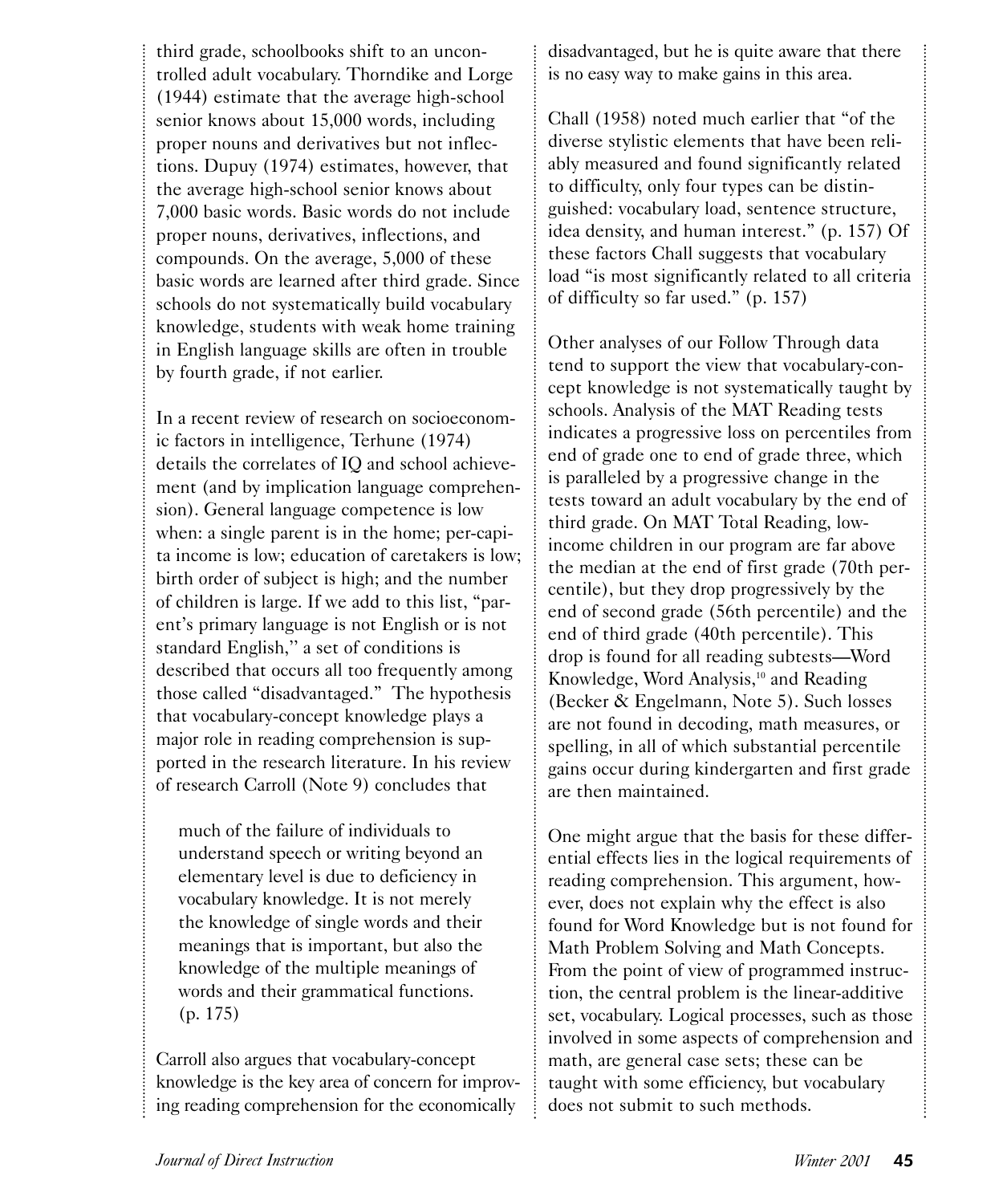When the children taught by the Direct Instruction method are followed up in fifth and sixth grades, they maintain superior performance levels on decoding and spelling but lose about one-half standard deviation against the norm group on MAT Total Reading and Total Math (Becker & Engelmann, Note 5). The losses on reading and math are consistent with the hypothesis that fourth-, fifth-, and sixth-grade teachers are not building on the skills the children had when they left third grade. However, effective programs in math are available to schools; they just are not being used or used effectively.

Schools have never had programs in reading that systematically build vocabulary concept knowledge. Except for technical vocabularies, this task has been largely left to parents. Furthermore, since the achievement tests are built by procedures that measure age changes, and not simply the effects of school instruction, children from homes with weak support for language development fall progressively behind on current reading tests. This finding is commonly reported. When student gains on such instruments are used to evaluate teachers, moreover, those teaching children with higher socioeconomic status (SES) will appear more competent than those teaching lower SES children. The tests are not built to be specifically sensitive to school instruction but to age changes generally (Becker & Engelmann, 1976).

IQ and learning gains of the children in the Direct Instruction Model were analyzed according to IQ blocks (i.e., 71-90, 91-100, 101-110). The data show that children with high entry IQ's start higher on most achievement measures and stay higher but do not usually gain proportionately more (Becker & Engelmann, Note 5). Exceptions to this pattern are the first-year gains on WRAT Reading (decoding) and the gains from the end of second to the end of third grade on MAT Total Reading (comprehension). In both instances higher IQ groups show proportionally greater

gains than lower IQ groups. This second exception is centrally important. If we assume that the IQ test is measuring general language competence as developed at home and school, children with greater language competency should excel on the adult-level vocabulary required by the MAT Reading Test at the elementary level. Since a more controlled vocabulary is used for the first- and second-grade tests, language competency, as measured by general IQ, should not provide much advantage on these tests if there is effective school instruction.

These logical and empirical analyses clearly point to a problem for educators who strive to teach reading comprehension to all children. The data suggest that school programs do not systematically build vocabulary-concept knowledge. Current programs are structured to teach middle-class children or children who, to a large extent, are taught oral-language comprehension at home. We assume that this form of language learning is then transferred to reading comprehension at school.

# *Implications for Curriculum Design*

Redesigning curricula to solve the problem of vocabulary-concept learning will not come easily. The first goal is to define and analyze a reduced lexicon in a way that will facilitate its teaching. Part of the analytic task is restructuring what has been treated as a linear-additive set into general-case sets. Miller and Johnson-Laird (1976) argue that such restructuring is a difficult but possible task: "We assume that at the heart of the sprawling and ever changing English lexicon some nuclear, widely shared set of words and concepts provides a framework for the development of special vocabularies for special cases." (p. 668) Thus, from the point of view of programming, the task is to specify a minimum, adult-level competency and then systematically build to that goal. The extensive work of Thorndike and Lorge (1944)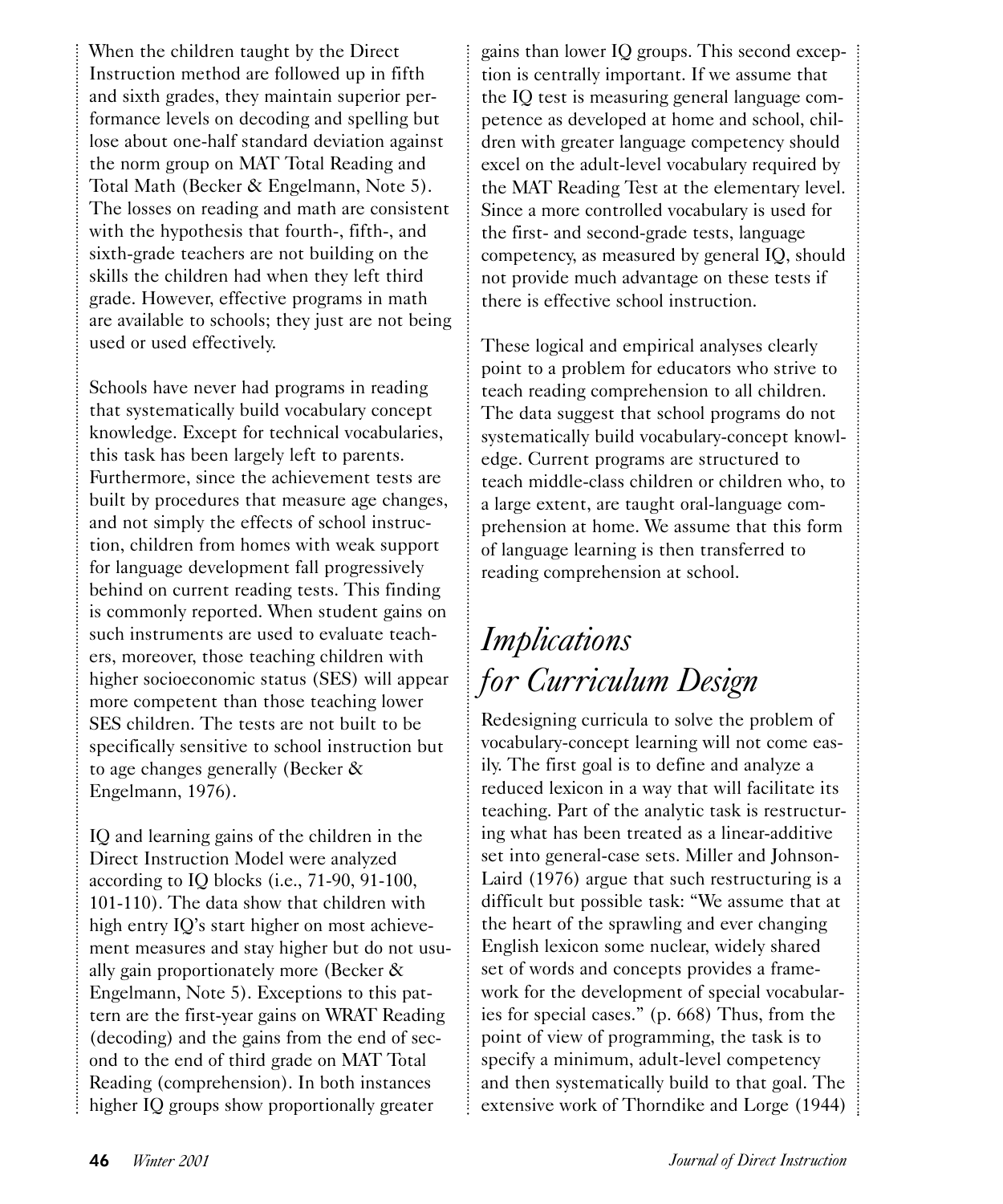on word frequencies, the analyses by Ogden (1932) on basic English, the work by Dupuy (1974) on basic words, as well as linguistic research on roots and affixes, all contribute information that could be used to build a system for teaching a basic lexicon or, more simply, a basic vocabulary.

In particular, Dupuy's contribution has been to provide a definition of a basic word which excludes proper nouns, derivatives, inflections, compounds, archaic words, foreign words, and technical terms. Within this framework, he has demonstrated that there must be about 12,300 basic words in English since he found 123 basic words in a 1 percent sample of the 240,000 words in *Webster's Unabridged Dictionary*. He has further shown that the average high-school senior knows about 7,000 of these words (70 words in his initial sample multiplied by 100).

It would, of course, be a major undertaking to repeat Dupuy's analysis 100 times to find these 7,000 basic words. It seems very likely, however, that the basic words known by the average high school senior would be contained in the 30,000 words identified by Thorndike and Lorge (1944) as being most frequent in printed English.11 Thus, by analyzing the Thorndike-Lorge list for basic words, researchers could considerably short-cut the search. Furthermore, an analysis of this kind would produce a list of high-frequency proper nouns to be included in a vocabulary program and indicate what savings might potentially be made in teaching derivatives, inflections, and compounds. As one indication of how this analysis might proceed, consider this example: The Thorndike-Lorge list contains the words *negate, negative, negation*, and *negatively*. *Negate* could be treated as a basic word and probably could be taught through carefully presented examples. This decision, however, would depend on what other word-concepts have already been taught. The other words could then be treated as related vocabulary words and taught through general cases dealing with

suffixes (-*ive,* -*ion,* and -*ly*). Of course, such teaching would have to provide adequate practice within diverse contexts.

Given a vocabulary divided into basic and related words, two types of analyses would be necessary before one could start to engineer a program to efficiently teach vocabulary. First, on the *form side*, the problem would be to identify the morphemes (the smallest units of meaning) contained in the 7,000 basic words. If the basic words could be shown to be made up of only 2,000 to 2,500 morphemes, a potential savings in the analysis and teaching of word *forms* would be possible. Dixon's *Morphographic Spelling Program* (1976) is based on this potential. By teaching 720 morphographs, Dixon has been able to generate spellings for more than 10,000 English words using only five rules for combining morphographs.

Consider, for example, the following sequence, by frequency, of words from the Thorndike-Lorge list: *help, support, insist, September, toil, resist, recognizable, assistance. September* would go into a special list of proper nouns. The others could, in part, be analyzed as shown in Example I.

Many more related words could be found in the Thorndike-Lorge list that would improve the ratio of basic words to related words, and similarly, other basic words, such as *detract*, could introduce morphemes that would improve the ratio of morphemes to basic words. Further improvements in potential efficiency could result from the analysis of variants or allomorphs, such as *sup-sub, com-con,* and *im-in*. These variations can be accounted for by rules of internal morphology, including devoicing and assimilation. This suggests the possibility of teaching such variations as general cases (Dixon & Becker, Note 10).

The second type of analysis needed to teach vocabulary efficiently would involve the semantic or *concept side* of the word-concept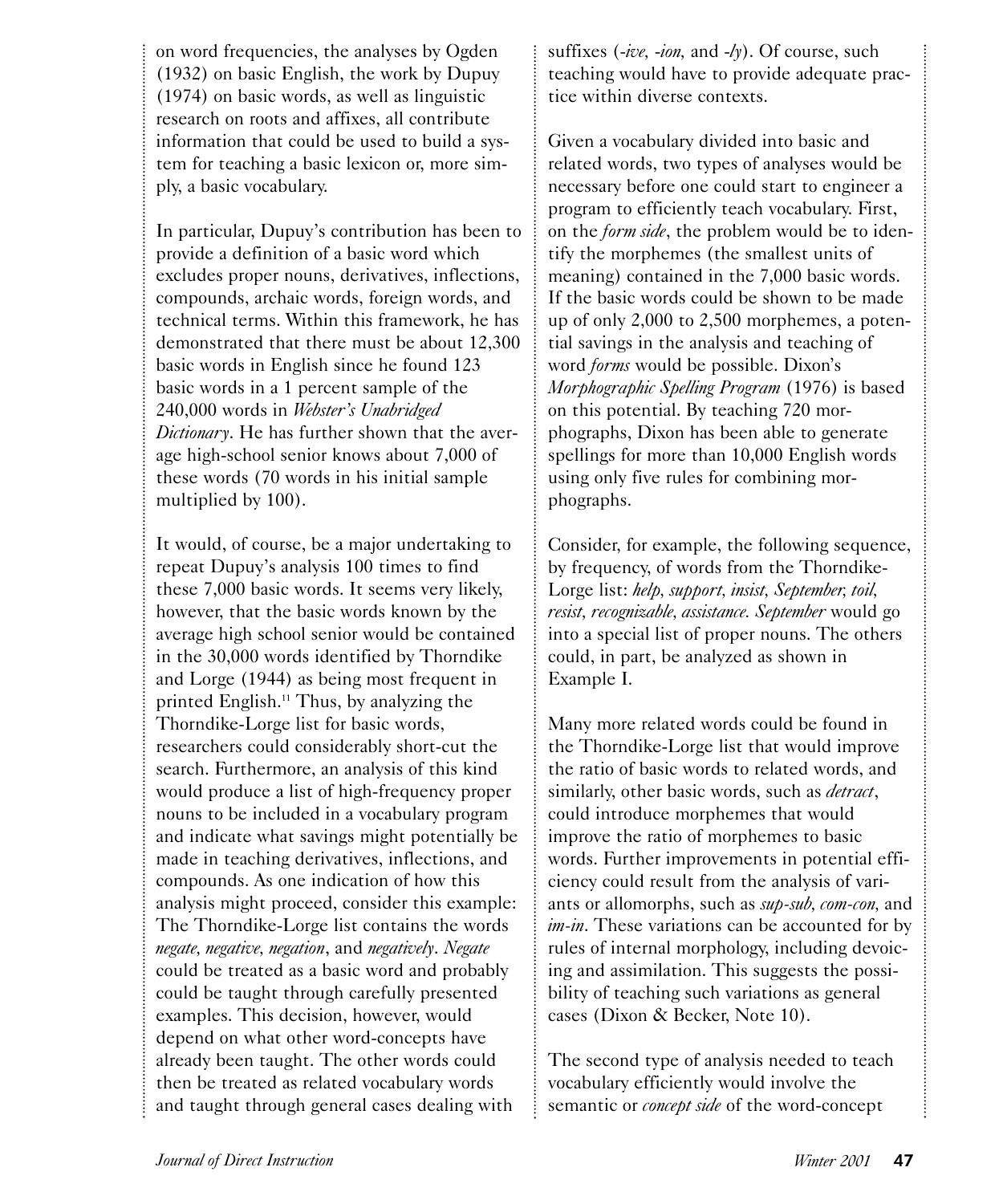field. The morphographic analysis discussed above could easily provide a basis for determining which words are semantically the sum of their parts and which are not. For example, the components of *compress* quite literally mean "push together"; collectively they provide a direct meaning for compress. The components of *sarcastic*, on the other hand, mean "related to one who is of the flesh" and thus give little due to the word's meaning.

The analysis of morphographic meaning would assuredly aid in making some program decisions, but a more general approach to the "semantic core" of the lexicon will be clearly needed if the overall task is to become feasible. What is needed is a core vocabulary-concept set that can be initially taught through examples and then used as definitions to teach other word meanings. Ogden's (1932) basic English provides one such core. The system consists of 850 words and guidelines for combining them into meaningful, standard-English sentences. Although Ogden devised the system as a basis for scientific and commercial communication between the nations of the world, it has great potential for use in developing programs to teach English as a primary or secondary language. The translation of *Robinson Crusoe* and the Bible into basic English gives evidence of the system's ability to deal with the conceptual complexities of the language.

It seems reasonable to propose, therefore, that each of Dupuy's estimated 12,300 basic words be defined in Ogden's basic English. For example, *to*, *give*, *help* and *work* are considered by Ogden to be basic English words. These may be used to define *assist* as "to give help," or *toil* as "to work." Through computer analysis, groupings of words with related basic definitions could then be identified to provide a basis for developing efficient procedures to teach the semantic side of the language. The vocabulary program envisioned here would first teach the concepts contained in basic English, or test for their knowledge, and then build systematically on this base. The goal, therefore, would be to develop a graded progression of vocabulary words or families of words and their major meanings, where, as much as possible, a word introduced at a given level can be defined in terms of words already introduced. In addition, a systematic plan for introducing inflections, derivatives, compounds, proper nouns, and idioms would have been designed, and cross-checked against other major analyses of reading vocabularies (see, for example, Harris & Jacobson, 1972).

Given Dupuy's findings that the average student at the end of third grade knows about 2,000 basic words, and the average twelfth grader knows about 7,000 basic words, the system would have to teach 550 basic words a

| <b>Example 1</b> |       |              |       |                                    |  |  |  |
|------------------|-------|--------------|-------|------------------------------------|--|--|--|
| Basic            | Class | Related      | Class | Morphemes                          |  |  |  |
| help             | v,n   | helper, etc. | n     | $help + cr$                        |  |  |  |
| support          | v,n   | supporter    | n     | $sup + port + er$                  |  |  |  |
| insist           | V     | insistence   | n     | $\sin + \text{sist} + \text{ence}$ |  |  |  |
| toil             | v,n   | toiler       | n     | $\text{toil}$ + $\text{er}$        |  |  |  |
| resist           | V     | resistance   | n     | $re + sist + a$                    |  |  |  |
| recognize        | V     | recognizable | nm    | $re + cogn + ize + able$           |  |  |  |
| assist           | V     | assistance   | n     | $as + sist + once$                 |  |  |  |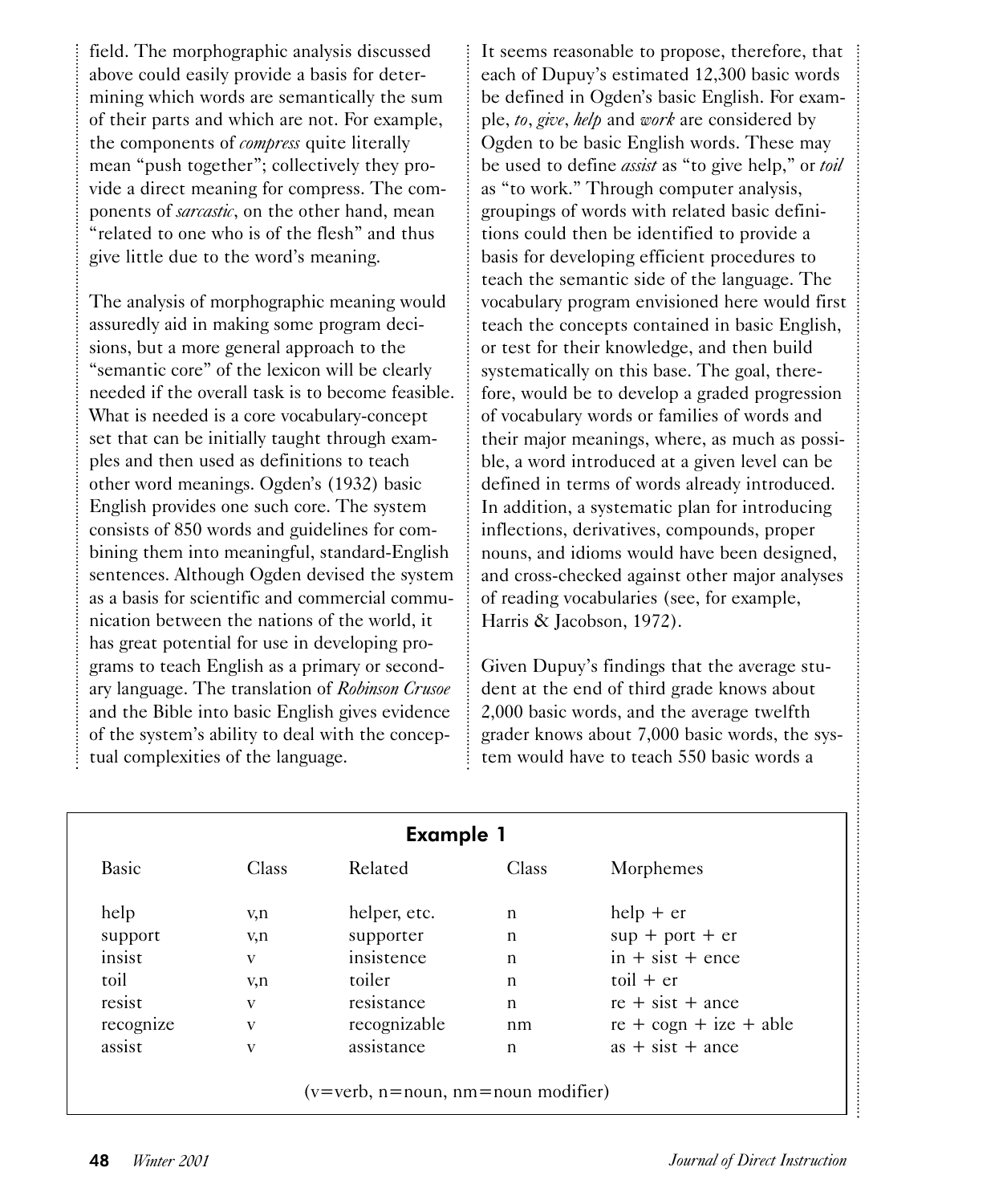year, or twenty-five per school week. The addition of derivatives, compounds, and proper nouns would probably double this requirement but not double the required teaching time. When we recognize that all new learning must be carefully discriminated from prior, related learning, such programs pose no small teaching task. The problem is further complicated by the range of individual differences within any grade between four and twelve. By grade twelve, this range approaches 5,000 basic words (Dupuy, 1974). By the use of carefully structured programs to boost vocabulary competency for low-performing children in the early grades, the number of children in the lower end of this range can be reduced. By structuring school programs to teach basic operations in the various areas of knowledge using basic words, the advanced children would not necessarily be held back.

Given that a basic vocabulary can be defined and graded using empirical and logical criteria, a "free-use" vocabulary could be further defined and used as a guide for preparing texts for upper-grade levels. Free-use words would be those that should be known by at least 80 to 90 percent of the students at a particular grade. Words in a proposed text that are not suitable for a given grade level would be replaced, emphasized in the text, or listed so that the teacher could teach them before beginning a lesson. Now that books can be printed through the use of magnetic tape, a computer program could be used at the level of galley proofs to permit changes or at least provide a supplemental vocabulary listing. The goal would be to furnish text systems that progressively build a knowledge of basic vocabulary throughout the school years. With statements of goals and "free-use rules," all current texts could immediately be analyzed by the author and publisher to provide a vocabularybuilding supplement that any teacher could use. Finally, the analysis could be used to produce vocabulary-concept programs by grade levels that could be components in the teaching of reading comprehension. This could be

especially important for those children whose language training at home has been insufficient. Such programs, moreover, would also have considerable use in preparing handicapped children for mainstreaming and could take a variety of forms. Perhaps the lower-level programs would resemble thc current Direct Instruction programs, whereas middle-level programs would utilize more self-instructional devices such as programmed reading or language masters, and advanced programs would be taught within content areas but coordinated across areas and levels.

# *Conclusions*

A technology exists to achieve the educational goals of the War on Poverty. The Direct Instruction Model has demonstrated that children from low-income homes can be taught at a rate sufficient to bring them up on most achievement measures to national norms by the end of third grade. The model has been most effective in specifying objectives that can be taught as general-case strategies for decoding in reading, solving math problems, and making logical inferences. The model has also been more effective in expanding vocabulary knowledge and other comprehension skills than other models studied by Follow Through. The model, however, did fall somewhat short of its goals to reach national norms in the comprehension area. Our analysis leads to the conclusion that educators have failed to systematically teach words and their referents—among the most important building blocks for intelligent functioning. The DISTAR language and reading programs provide a basis for improvement in this area but do not go far enough. Children coming from home backgrounds that fail to provide adequate training for the continuous growth of vocabulary and concepts are likely to continue to fall behind in public schools. Even after four years of intensive effort, children taught in the Direct Instruction Model are far short of an average high-school senior's vocabulary—a vocabulary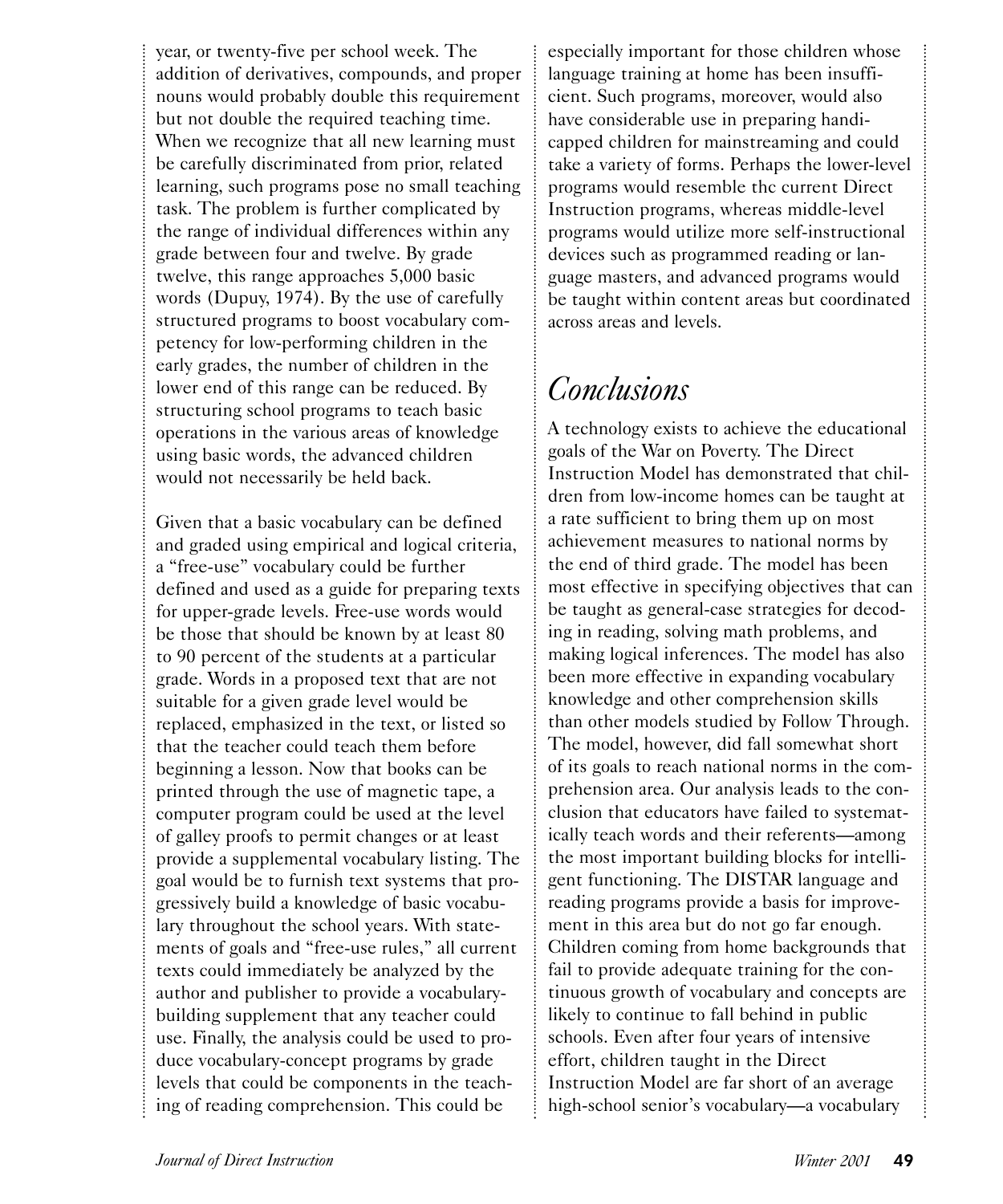that is presumed by most fourth-grade tests. The data on our fifth and sixth graders strongly imply that the schools fail to build skills toward this goal. One might conclude that this is simply more evidence of the failure of compensatory education. When viewed from a different perspective, however, the data point to a failure of school programs to accomplish their assigned roles.

Advocates of compensatory education assumed that all learning problems would be solved by finding the critical stage where some magic could be applied to fertilize cognition. The Follow Through data suggest that a magical solution is unlikely. Massive restructuring of school systems is required. As schools are presently constituted, there is no way that low-performing children can be adequately prepared for the vocabulary they will encounter by the fourth grade. Clearly, the first step toward improving this situation is to recognize that language learning does not end by the third grade. Once this is understood, programs can then be engineered to teach vocabulary-concept knowledge in a systematic way throughout the school years. These programs can also accelerate the learning of logical operations through general-case teaching. Research has shown the job can be done with preschool children, with children in kindergarten through third grade, and with older children in remedial programs. If approached systematically, this job can be done for all.

#### Reference Notes

- 1. Haney, W. *Analysis of previous Follow Through national evaluation reports* (Draft Report). Cambridge, Mass.: The Huron Institute, 1976.
- 2. Egbert, R. *Planned variation in Follow Through*. Paper presented to The Brookings Institution Panel on Social Experimentation, Washington, D.C., April 1973.
- 3. Engelmann, S., & Becker, W. C. *Forward from Basicsthe case for direct instruction*. In preparation.
- 4. Becker, W. C. *Direct instruction implementation manuals* (Follow Through Project). Unpublished manuscript, University of Oregon, 1977.
- 5. Becker, W. C., & Engelmann, S. *Analysis of achievement data on six cohorts of low income children from 20 school districts in the University of Oregon Direct Instruction Follow Through Model* (Follow Through Project, Technical Report #76–1). Unpublished manuscript, University of Oregon, 1976.
- 6. Tucker, E. *The Follow Through planned variation experiment*. Paper presented at the meeting of the American Educational Research Association, New York, April 1977.
- 7. Rosenshine, B. *Academic engaged time, content covered and direct instruction*. Paper presented to the American Educational Research Association, New York, April 1977.
- 8. Engelmann, S., & Carnine, D. W. *Analysis and psychology of instructional design* (tentative title). In preparation.
- 9. Carroll, J. B*. Learning from verbal discourse in educational media: A review of the literature*. Princeton, N.J.: Educational Testing Service, 1971. (ETS RM 71–61).
- 10. Dixon, R. & Becker, W. C. *A proposal for the analysis of a basic vocabulary to facilitate instruction in the language arts*. Unpublished manuscript, University of Oregon, 1977.

#### References

- Abt Associates. *Education as experimentation: A planned variation model* (Vol. III). Cambridge, Mass.: Abt Associates, 1976.
- Abt Associates. *Education as experimentation: A planned variation model* (Vol. IV). Cambridge, Mass.: Abt Associates, 1977.
- Becker, W. C., & Engelmann, S. The direct instruction model. In R. Rhine (Ed.), *Encouraging Change in America's schools: A decade of experimentation*. New York: Academic Press, in press.
- Becker, W. C., & Engelmann, S. *Teaching 3: Evaluation of instruction*. Chicago: Science Research Associates, 1976.
- Becker, W. C., Engelmann, S., & Thomas, D. R. *Teaching-a course in applied psychology*. Chicago: Science Research Associates, 1971.
- Becker, W. C., Engelmann, S., & Thomas, D. R. *Teaching 1: Classroom management*. Chicago: Science Research Associates, 1975. (a)
- Becker, W. C., Engelmann, S., & Thomas, D. R*. Teaching 2: Cognitive learning and instruction*. Chicago: Science Research Associates, 1975. (b)
- Brophy, J. E., & Evertson, C. N. *Process-product correlations in the Texas teacher effectiveness study. Final report*.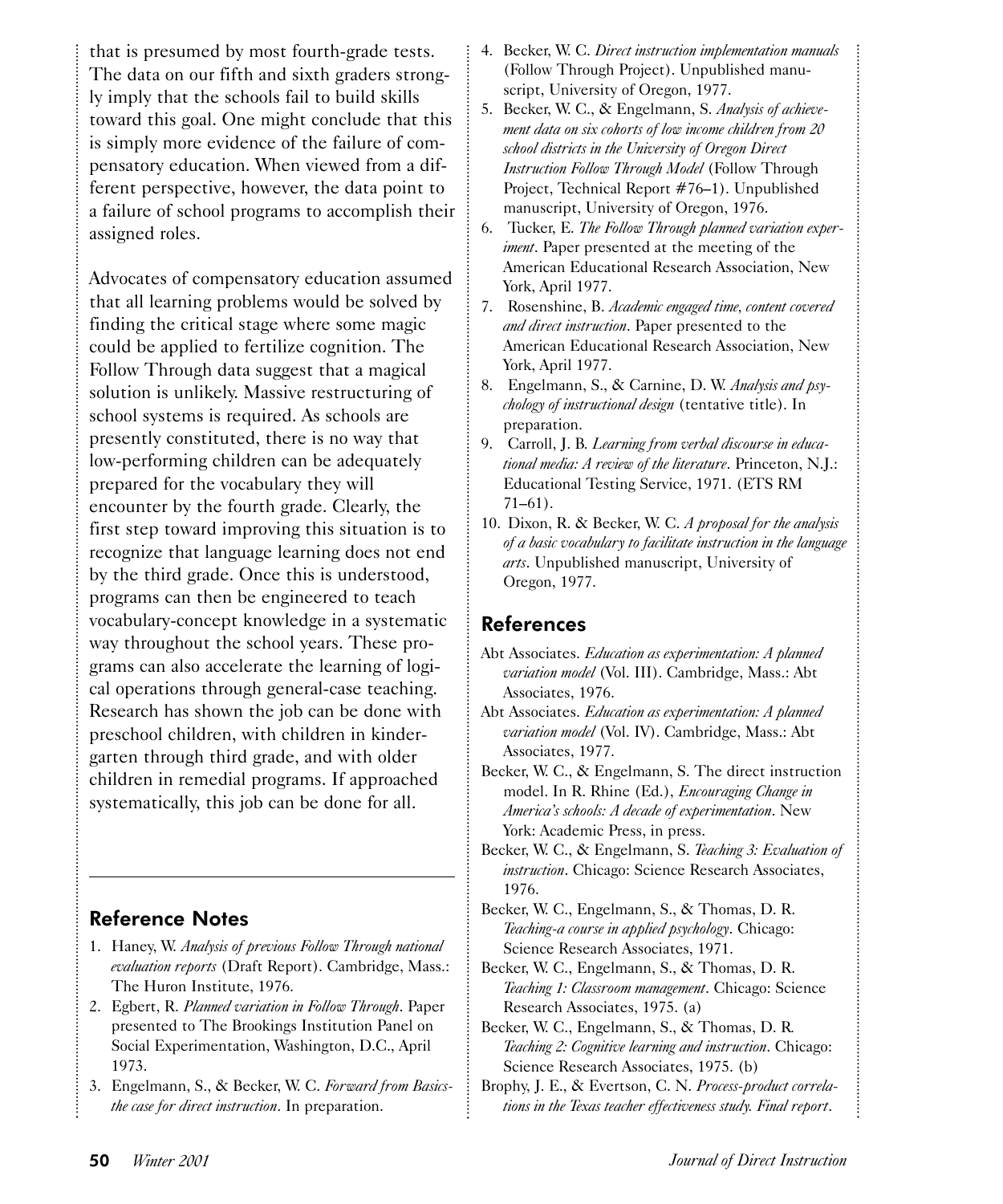Austin, Texas: University of Texas, 1974. (ERIC Document Reproduction Service No. ED 013 371)

- Brophy, J. E., & Evertson, C. N. *Learning from teaching*. Boston: Allyn & Bacon, 1976.
- Carnine, D. W. Phonics versus look-say: transfer to new words. *Reading Teacher*, 1977, 30, 636–640.
- Chall, J. S. Readability: An appraisal of research and application. Bureau of educational Research Monograph 1958, 34. Columbus, Ohio: Ohio State University.
- Chall, J. S. *Learning to read: The great debate*. New York: McGraw-Hill, 1967.
- Clark, C. M., Gage, N. L., Marx, R. W., Peterson, P. L., Stayrook, N. G., & Winne, P. H*. A factorially designed experiment on teacher structuring, soliciting, and reacting. Final Report*. Stanford, Calif.: Center for Research and Development in Teaching,1976. (ERIC Document Reproduction Service No. ED 134 591)
- Coleman, J. S. Methods and results in the IEA studies of effects of school on learning. *Review of Educational Research*, 1975, 45, 335-386.
- Comptroller General Report to the Congress. *Assessment of reading activities funded under the federal program of aid for educationally deprived children*. Washington, D.C.: U.S. Office of Education, December, 1975.
- Dixon, R. *Morphographic Spelling Program.* Eugene, Ore.: E-B Press, 1976.
- Dupuy, H. F*. The rationale, development, and standardization of a basic word vocabulary test*. Washington, D.C.: U.S. Government Printing Office, 1974. (DHEW Publication No. [HRA] 74-1334)
- Engelmann, S. *Conceptual learning*. San Rafael, Calif.: Dimensions Publishing, 1969.
- Engelmann, S. *Your child can succeed*. New York: Simon and Schuster, 1975.
- Freeberg, N. E., & Payne, E. Parental influence on cognitive development in early childhood: A review. *Child Development*, 1967, 38, 65-87.
- Gamel, N. N., Tallmadge, G. K., Wood, C. T., & Blinkley, J. L. *State ESEA Title I Reports: Review and analysis of past reports, and development of a model reporting system and format* (Report UR294). Bethesda, MD.: Research Management Corporation, 1975. (ERIC Document Reproduction Service No. ED 118 684)
- Glass, G. V. Problems in implementing the Stull Act. In N. L. Gage (Ed.), *Mandated evaluation of education: A conference on California's Stull Act*. Stanford, Calif.: Stanford Center for Research and Development in Teaching, 1973. (Distributed by Capital Publications, Educational Resources Division, Washington, D.C., 1974)
- Glass, G. V., & others*. Data analysis of the 1968-1969 survey of compensatory education (Title I)*. Washington, D.C.: U.S. Office of Education, Bureau of

Elementary and Secondary Education, August 1970. (ERIC Document Reproduction Service No; ED 057 146)

- Harris, A. J., & Jacobson, M. D. *Basic elementary reading vocabularies*. New York: Macmillan, 1972.
- Havighurst, R. J. Poverty sub-cultures-The faces of rural poverty. *In Education for the culturally disadvantaged* (Proceedings of the National Conference on educational objectives for the culturally disadvantaged). Hot Springs, Arkansas: South Central Region Educational Laboratory, September 1967. (ERIC Document Reproduction Service No. ED 024 735)
- Hawkridge, D. G., Chalupsky, A. B., & Roberts, A. O. H*. A study of selected exemplary programs for the education of disadvantaged children* (Parts. 1 and 2). Palo Alto, Calif.: American Institute for Research in the Behavioral Sciences, September 1968.
- Horst, D. P., Tallmadge, G. K., & Wood, C. T. *A practical guide to measuring project impact on student achievement* (Monograph No. 1 on Evaluation in Education). Washington, D.C.: U.S. Government Printing Office, 1975.
- McDaniels, G. Follow Through yields new evidence of school effects. *Education Daily*, March 20, 1975, p. 5.
- McLaughlin, M. W. *Evaluation and reform*. Cambridge, Mass.: Ballinger, 1975.
- Miller, G. A., & Johnson-Laird, P. N. *Language and perception*. Cambridge, Mass.: Belknap Press of Harvard University Press, 1976.
- Miner, J. B. *Intelligence in the United States*. New York: Springer, 1957.
- Ogden, C. K. *The basic words: A detailed account of uses*. London: Kegan Paul, 1932.
- Piaget, J., & Inhelder, B. The child's conception of space. London: Routledge & Kegan Paul, 1956.
- Rivlin, A. M., & Timpane, P. M. *Planned variation in education*. Washington, D.C.: The Brookings Institution, 1975.
- Rosenshine, B. Classroom instruction. In N. L. Gage (Ed.), *The psychology of teaching methods* (75th NSSE Yearbook). Chicago: University of Chicago Press, 1976.
- Rosenshine, B. V., & Berliner, D.C. Academic engaged time. *British Journal of Teacher Education,* in press.
- Soar, R. S. *Follow Through classroom process measurement and pupil growth (1970-71). Final report.* Gainesville, Fla.: College of Education, University of Florida, 1973. (ERIC Document Reproduction Service No. ED 113 288)
- Stallings, J. A. Implementation and child effects of teaching practices in Follow Through classrooms. *Monographs of the Society for Research in Child Development,* 1975, 40, (7-8, Serial No. 163).